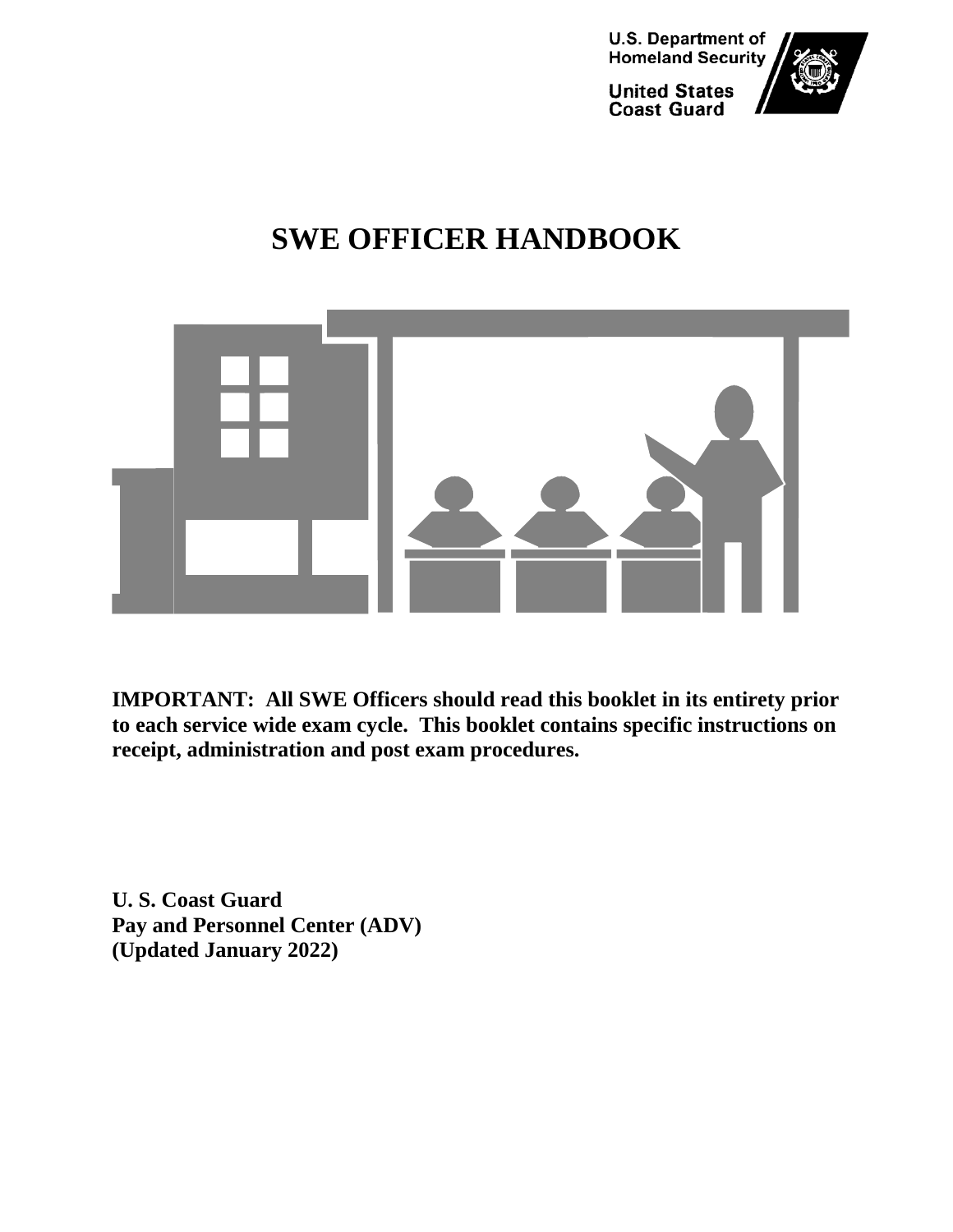#### **Latest changes to this handbook:**

- **1. Various Pages, Updated References for the PPC Servicewide Examination Guide, SWE Officer Handbook, and COMDTINST M1000.2C.**
- **2. Be aware of scheduling and substitute SWE policy changes outlined in the 1 SWE message traffic, ACN 110-21**

#### **Prior Changes to This Handbook:**

**1. Page 16 – Clarified the Verbatim Instructions discussion on sharing exam information after the exam.**

- **3. Page 17 – Updated the Verbatim Instructions to:**
	- **clarify the restrictions on electronic devices in the exam room**
	- **notify testers that the exam sticker label will be needed to complete answer sheets**
- **4. Page 17 – Updated the Verbatim Instructions to:**
	- **clarify the restrictions on electronic devices in the exam room**
	- **notify testers that the exam sticker label will be needed to complete answer sheets**

**2. Page 19 – Updated the Verbatim Instructions to indicate that questions on the EPME portion of the test are generated from the references listed within the EPME Performance Qualification Standards (EPQS).**

**2. Page 22 – Clarified process for preparing the inner envelope and exam answer sheets for shipment to PPC.**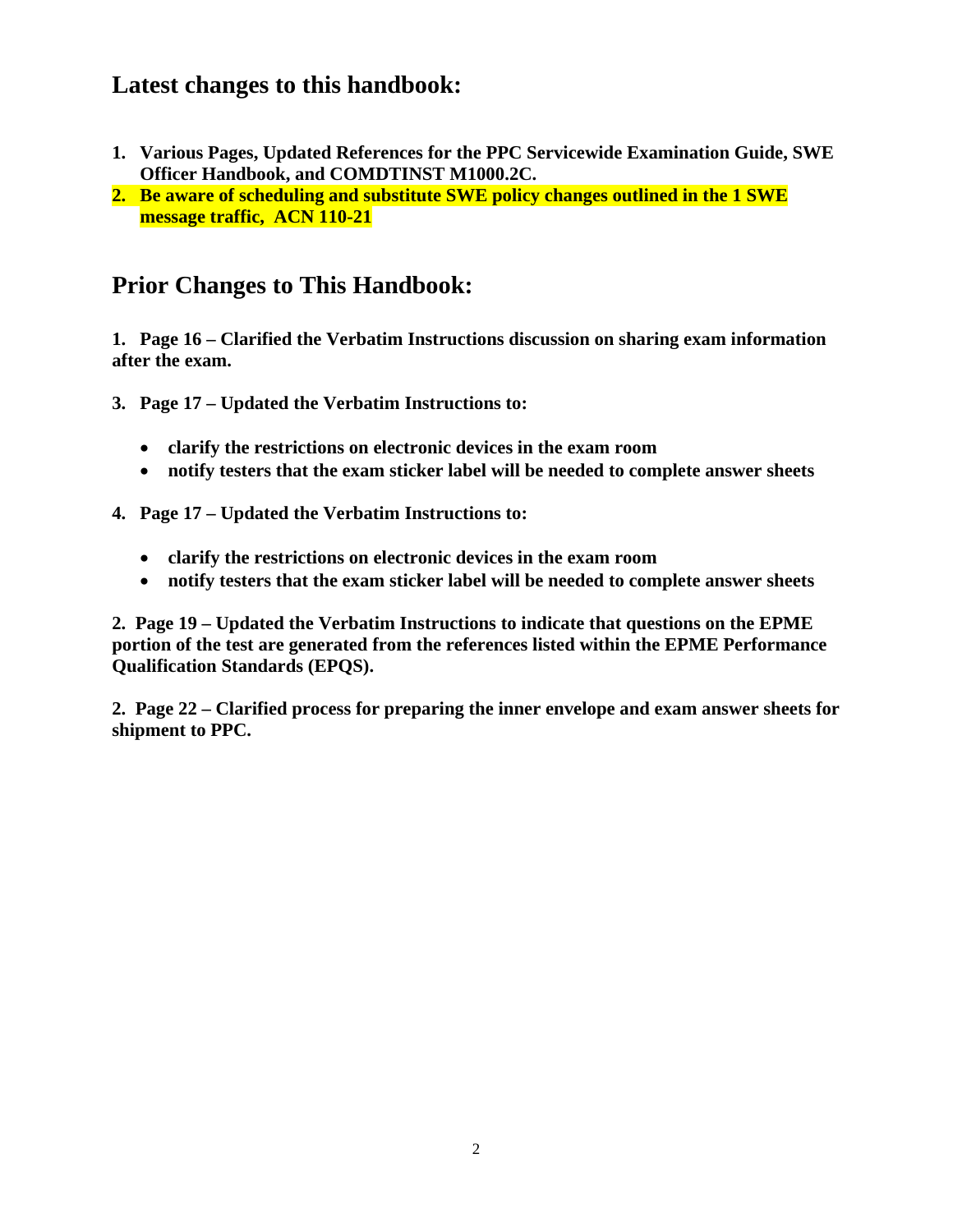### **Table of Contents**

| <b>Handbook Section Topics</b>                                 | <b>Pages</b>   |
|----------------------------------------------------------------|----------------|
| <b>General Information/Requirements for Exam Board Members</b> | $5 - 6$        |
| Introduction<br>$\bullet$                                      |                |
| References                                                     |                |
| Local Exam Boards & SWE Officer Grade Requirements             |                |
| <b>SWE Officer Designation</b>                                 |                |
| Monitors                                                       |                |
| <b>Preparation for Administration of SWE's</b>                 | $\overline{7}$ |
| Introduction<br>$\bullet$                                      |                |
| Preparation for Administration of SWE's<br>$\bullet$           |                |
| Notification of Non-Receipt of Exams                           |                |
| <b>Requesting Substitute Exams</b>                             |                |
|                                                                |                |
| <b>Action Upon Receipt of SWE's</b>                            | $8-9$          |
| Introduction                                                   |                |
| <b>Checking Exam Packets</b>                                   |                |
| Notifying Members of Exams Received                            |                |
| Forwarding Exams                                               |                |
| Packaging Exams to Forward                                     |                |
| Shipment of Forwarded Exams                                    |                |
| <b>Action on Exam Day</b>                                      | $10 - 11$      |
| Introduction                                                   |                |
| Exam Room on Exam Day                                          |                |
| <b>Exam Materials</b>                                          |                |
| <b>Optional Items</b>                                          |                |
| Prohibited Items                                               |                |
| <b>Action During Examinations</b>                              | $12 - 14$      |
| Introduction                                                   |                |
| Seating of Candidates                                          |                |
| <b>Assistance During Examination</b>                           |                |
| Verbatim Instructions                                          |                |
| Discrepancies in Examinations                                  |                |
| Leaving During Examinations                                    |                |
| Arriving Late for the Exam                                     |                |
| <b>Verbatim Instructions To Candidates</b>                     | $15 - 18$      |
| Introduction<br>$\bullet$                                      |                |
| Procedures                                                     |                |
| <b>Verbatim Instructions</b>                                   |                |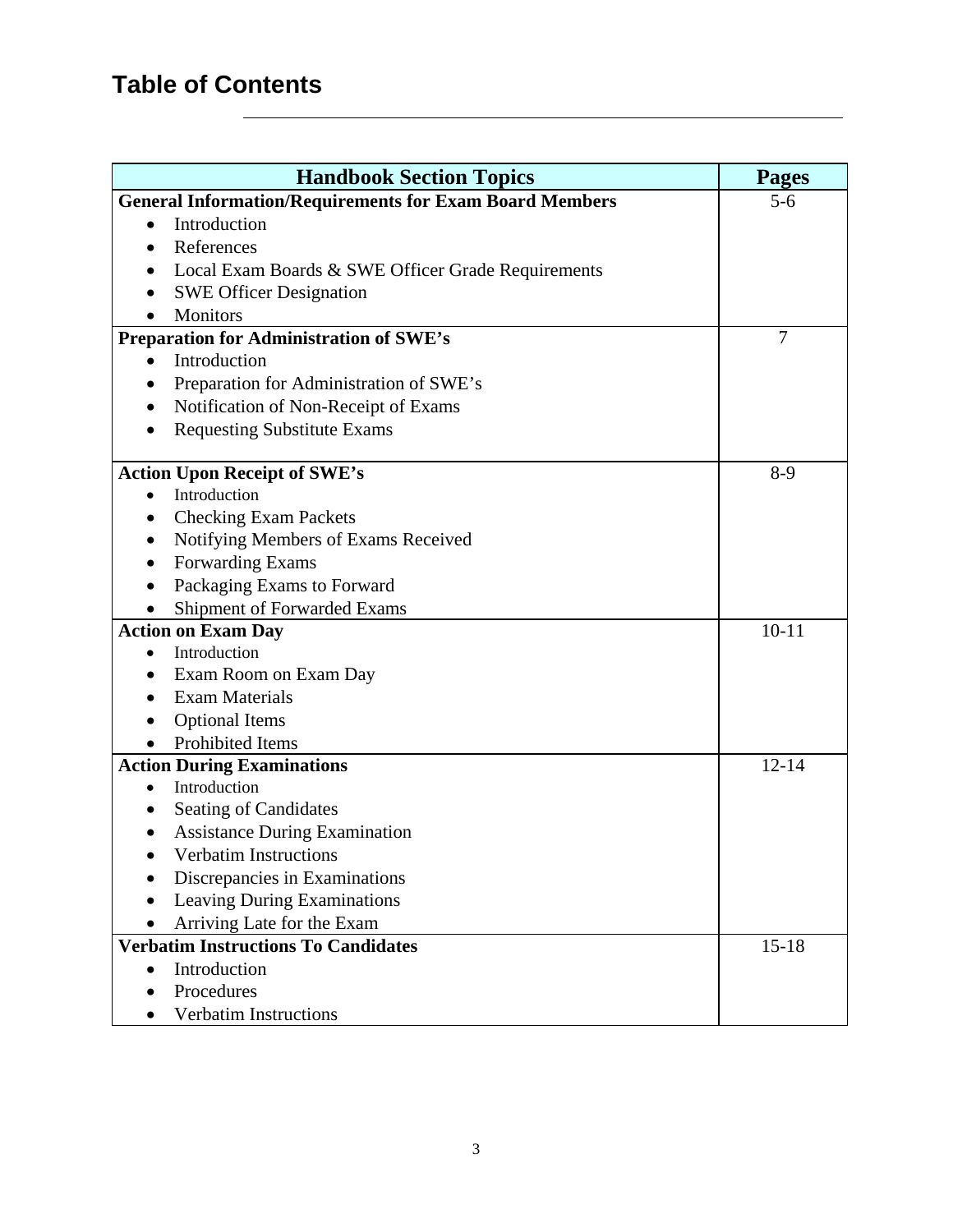| <b>Action After Examination</b>                                                      | 19-24     |
|--------------------------------------------------------------------------------------|-----------|
| Introduction                                                                         |           |
| Procedures                                                                           |           |
| <b>Collecting Exam Materials Following Test</b>                                      |           |
| Preparing Exam Materials for Return to PPC (ADV)                                     |           |
| Destroying Exam Booklets, Scratch Paper and Exam Labels                              |           |
| <b>Undelivered, Lost, Opened or Compromised Exams</b>                                | $25 - 27$ |
| Introduction                                                                         |           |
| Reference                                                                            |           |
| Definitions                                                                          |           |
| <b>Initial Report</b>                                                                |           |
| <b>Action After Initial Report</b>                                                   |           |
| Convening an Administrative Investigation                                            |           |
| <b>Substitute SWEs</b>                                                               | 28        |
| Requesting a substitute SWE                                                          |           |
| <b>SWE Challenge Question Worksheet (template)</b>                                   | 29        |
| Unit Address Change Form (This is for mailing SWEs via FEDEX only,<br><b>NOT DA)</b> | 30        |
| <b>SWE Officer Check Off Sheet</b>                                                   | 31        |
|                                                                                      |           |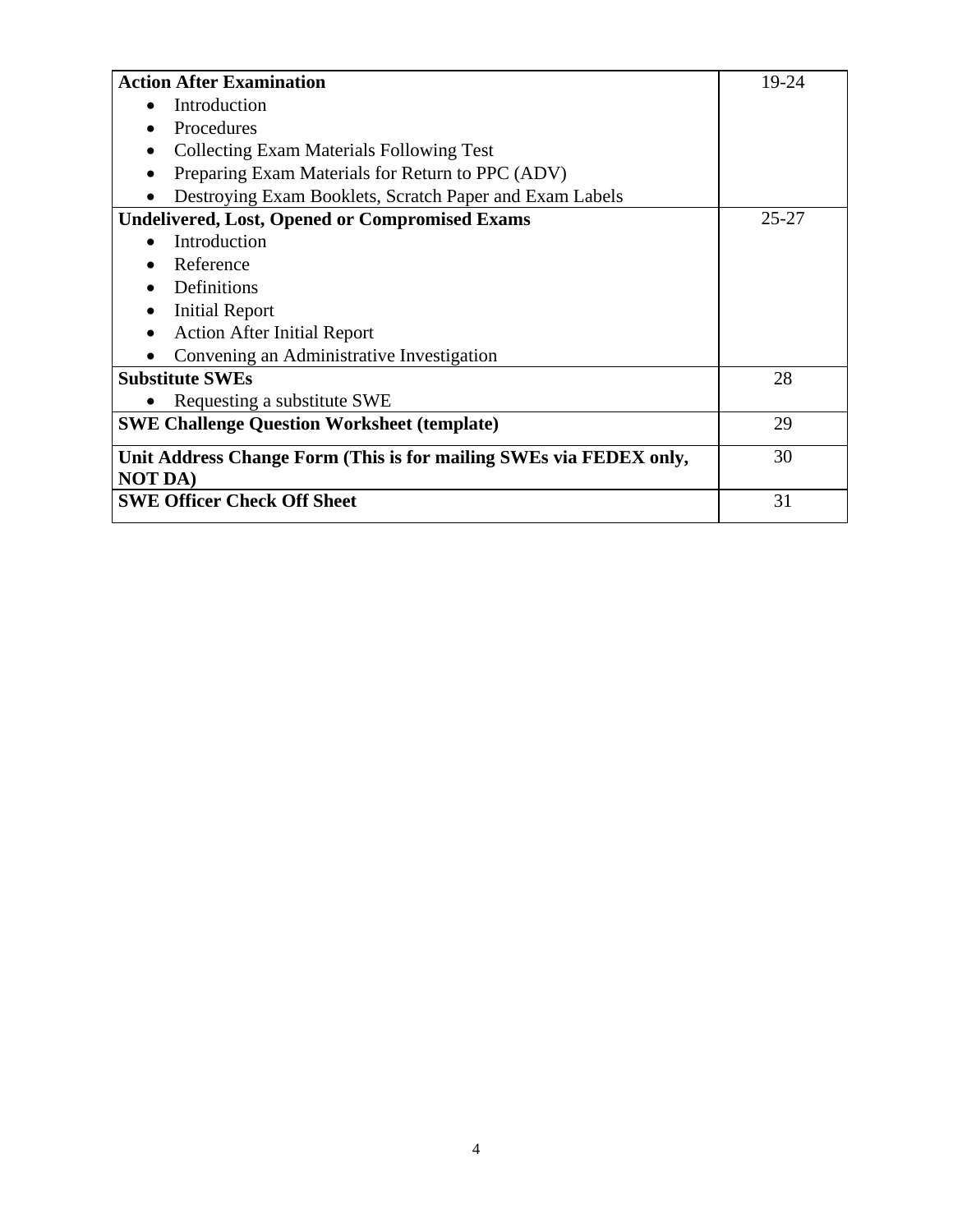## **General Information/Requirements for SWE Officers**

| <b>Introduction</b>                                                                 | This section provides general information and requirements for Exam Board<br>Units and SWE Officers.                                                                                                                                                                                                                                                                                                                                                                                                                                                                                                                                                                                                                                                                    |
|-------------------------------------------------------------------------------------|-------------------------------------------------------------------------------------------------------------------------------------------------------------------------------------------------------------------------------------------------------------------------------------------------------------------------------------------------------------------------------------------------------------------------------------------------------------------------------------------------------------------------------------------------------------------------------------------------------------------------------------------------------------------------------------------------------------------------------------------------------------------------|
| <b>References</b>                                                                   | The following directives contain policy and procedures pertaining to the SWE<br>process:                                                                                                                                                                                                                                                                                                                                                                                                                                                                                                                                                                                                                                                                                |
|                                                                                     | (a) Servicewide Exam (SWE) Guide:<br>https://www.dcms.uscg.mil/Portals/10/CG-<br>1/PPC/ADV/SWE%20Guide.pdf<br>(b) The latest SWE Announcement Message (ALCGENL for regular<br>SWE or ALCGRSV for reserve SWE):<br>https://cg.portal.uscg.mil/library/generalmessages/SitePages/Home.aspx<br>(c) Enlistments, Evaluations, and Advancement Manual, COMDTINST<br>M1000.2C,: https://media.defense.gov/2020/Feb/06/2002245088/-1/-<br>1/0/CIM 1000 2C.PDF<br>(d) Reserve Policy Manual, COMDTINST M1001.28B, at:<br>https://media.defense.gov/2021/Feb/09/2002579382/-1/-1/0/CIM_1001_28D.PDF<br>(e) COMDTINST M1500.10 (series), Encl (6), Performance, Training<br>and Educational Manual: https://media.defense.gov/2021/Feb/11/2002581312/-<br>1/-1/0/CIM_1500_10C.PDF |
| <b>Local Exam</b><br>Boards &<br><b>SWE Officer</b><br>Grade<br><b>Requirements</b> | Servicewide exams may only be received, stored, and proctored by command<br>designated SWE Officers who are commissioned Officers, Master Chief Petty<br>Officers or E8's serving as Officer-in-Charge (OIC), or civilians GS9 or<br>above. If additional personnel are needed to assist the SWE Officer(s),<br>monitors in the grade of E6 or above or GS5 or above may be used. Monitors<br>may not proctor exams or have access to SWE booklet content. E6 and above<br>active duty members may only act as monitors during exams for ranks equal<br>to or below their current pay grade.                                                                                                                                                                            |
|                                                                                     | Note: Exam Boards may have more than one designated SWE Officer as per<br>the "SWE Officer Designation" section below.<br>Commanding Officers who can meet the exam board policy requirements of<br>article 3.B. of reference $(C)$ may send a request to $\overline{PPC\text{-}DG\text{-}}$<br>CustomerCare@uscg.mil via email and request to have their command set as<br>a SWE Exam Board and receive/store/administer SWE exams at their unit.                                                                                                                                                                                                                                                                                                                      |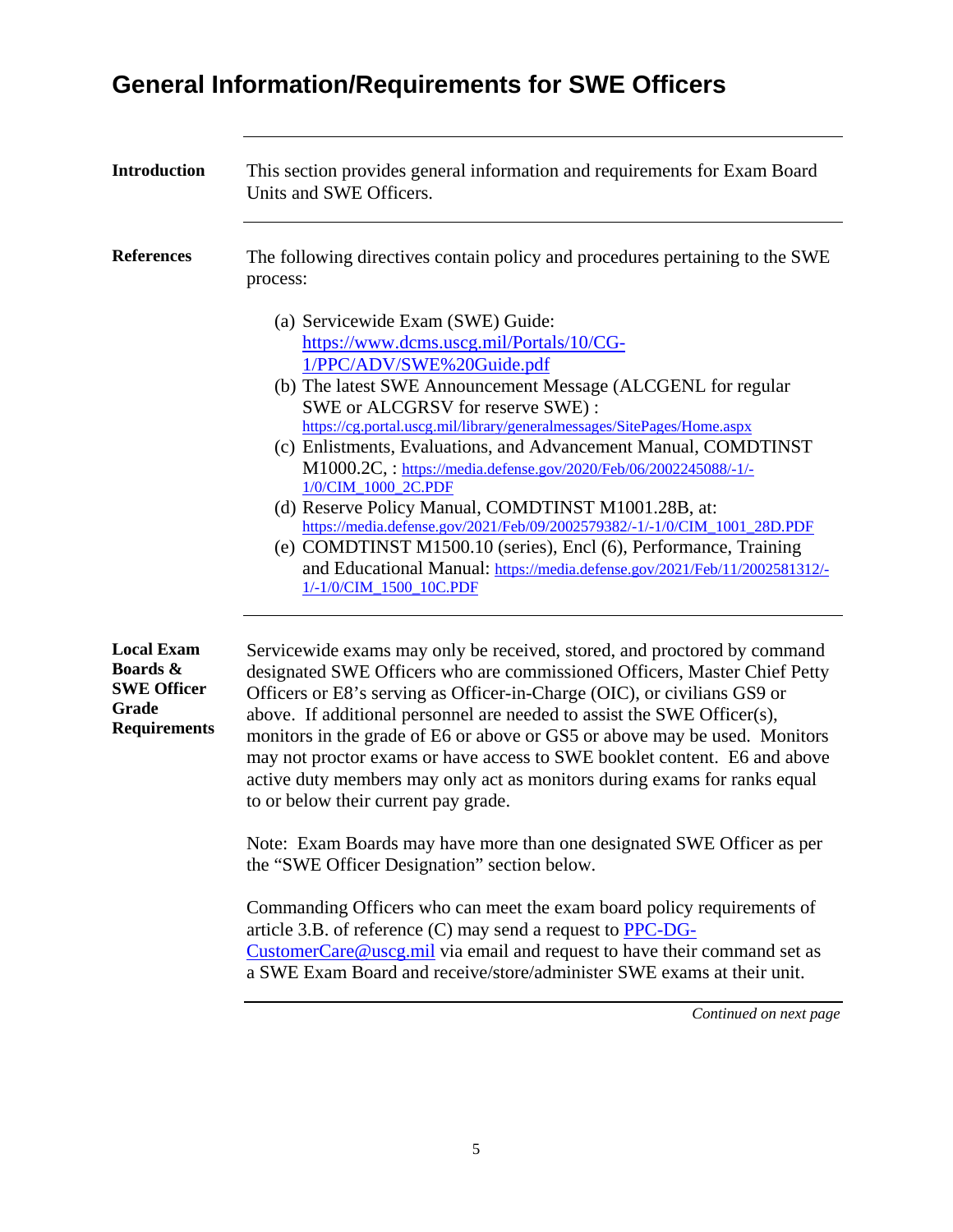## **General Information/Requirements for SWE Officers,** Continued

| <b>SWE Officer</b><br><b>Designation</b> | More than one SWE Officer may be designated for large exam board units if<br>needed. The trend has been for CO's to assign their local Educational Service<br>Officer (ESO) and/or Test Control Officer (TCO) to also be a SWE Officer at<br>the unit. All three are separate designations with separate requirements:                                                                                                      |
|------------------------------------------|-----------------------------------------------------------------------------------------------------------------------------------------------------------------------------------------------------------------------------------------------------------------------------------------------------------------------------------------------------------------------------------------------------------------------------|
|                                          | A designated ESO.<br>A TCO is designated by DANTES to administer DANTES/CLEP and<br>other distance learning courses and exams.<br>A SWE Officer is designated by the unit Commanding Officer of<br>qualifying exam boards and receives and administers only SWE's.                                                                                                                                                          |
|                                          | Care should be taken by commands not to designate an ESO or TCO as SWE<br>Officer unless that member meets the grade requirements listed above and is<br>trained in SWE procedures. There is no formal designation letter template for<br>SWE Officers. Commanding Officers may use local designation procedures.                                                                                                           |
| <b>Monitors</b>                          | A ratio of 1 monitor to every 25 testers during test administration is required<br>to prevent collusion. The above section provides the grade requirements for<br>monitors. The SWE Officer must be present at all times during SWE<br>administration and may not allow a monitor to administer exams or view the<br>contents of SWE booklets. For groups of 25 or less, only the SWE Officer is<br>required to be present. |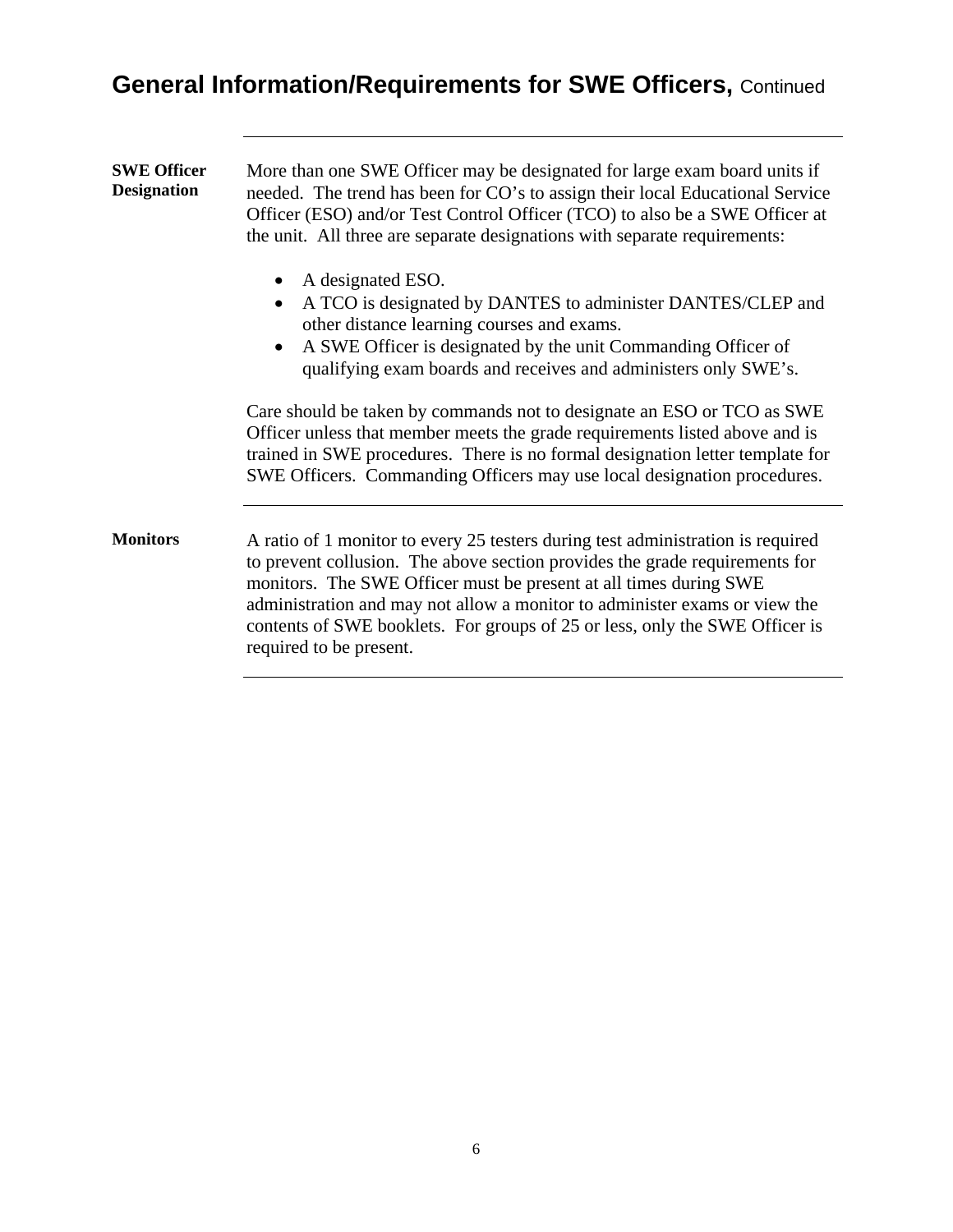## **Preparation for Administration of SWE's**

| <b>Introduction</b>                                                    | This section provides instructions to SWE Officers in preparing for<br>administration of servicewide exams and will discuss:<br><b>Preparation Requirements</b><br>$\bullet$<br>Notification of Non-Receipt of Exams                                                                                                                                                                                                                                                                                                                                                                                                                                                                                                                                                                                                                                  |
|------------------------------------------------------------------------|-------------------------------------------------------------------------------------------------------------------------------------------------------------------------------------------------------------------------------------------------------------------------------------------------------------------------------------------------------------------------------------------------------------------------------------------------------------------------------------------------------------------------------------------------------------------------------------------------------------------------------------------------------------------------------------------------------------------------------------------------------------------------------------------------------------------------------------------------------|
| <b>Preparation for</b><br><b>Administration</b><br>of SWEs             | Approximately one month before the scheduled date of the examination, the<br>senior SWE Officer shall review section 3.B of reference (c) and make<br>preliminary arrangements to ensure the following:                                                                                                                                                                                                                                                                                                                                                                                                                                                                                                                                                                                                                                               |
|                                                                        | An adequate examining room(s) is available. The room should be:<br>Quiet<br>$\circ$<br>Comfortable (AC or Heat as appropriate)<br>O<br>Well lit<br>O<br>Properly ventilated<br>$\circ$<br>The candidates writing surface should be, clean, smooth and<br>$\circ$<br>large enough for booklets and answer sheets to lie flat<br>The required number of monitors are available to assist in administration;<br>Notification of examination date and times is made to candidates;<br>$\bullet$<br>Materials required to administer the examinations are available per<br>$\bullet$<br>$3.B.6.d$ of reference (c);<br>Secure stowage for examinations and materials is available<br>$\bullet$<br>Preparation of a seating arrangement is made. Candidates taking<br>examinations in the same rating should not sit next to or across from one<br>another. |
| <b>Notification of</b><br><b>Non-Receipt of</b><br><b>Examinations</b> | SWE's are shipped via 2 day FEDEX about 30 days prior to the scheduled exam<br>date. If exams are not received at least ten days before the scheduled exam date,<br>check with your supply/mail dept before notifying notify PPC (ADV) via E-mail<br>at PPC-DG-CustomerCare@uscg.mil. Note: If an exam for a single member was<br>not received in the shipment, check the members online PDE and verify first that<br>the member shows an "eligible" status, then check the Examining Board OPFAC<br>listed at the top of the PDE to identify where the examination was mailed. The<br>command is responsible for contacting the SWE Officer of the command that the<br>examination was mailed to and make arrangements for the examination to be<br>forwarded to the correct Examining Board.                                                        |
| <b>Requesting</b><br><b>Substitute</b><br><b>Exams</b>                 | The policy and criteria for substitute SWE's is contained in COMDTINST<br>M1000.2C, Art. 3.B.2. Additional procedural information is contained in<br>Servicewide Examination Guide, Page 18.                                                                                                                                                                                                                                                                                                                                                                                                                                                                                                                                                                                                                                                          |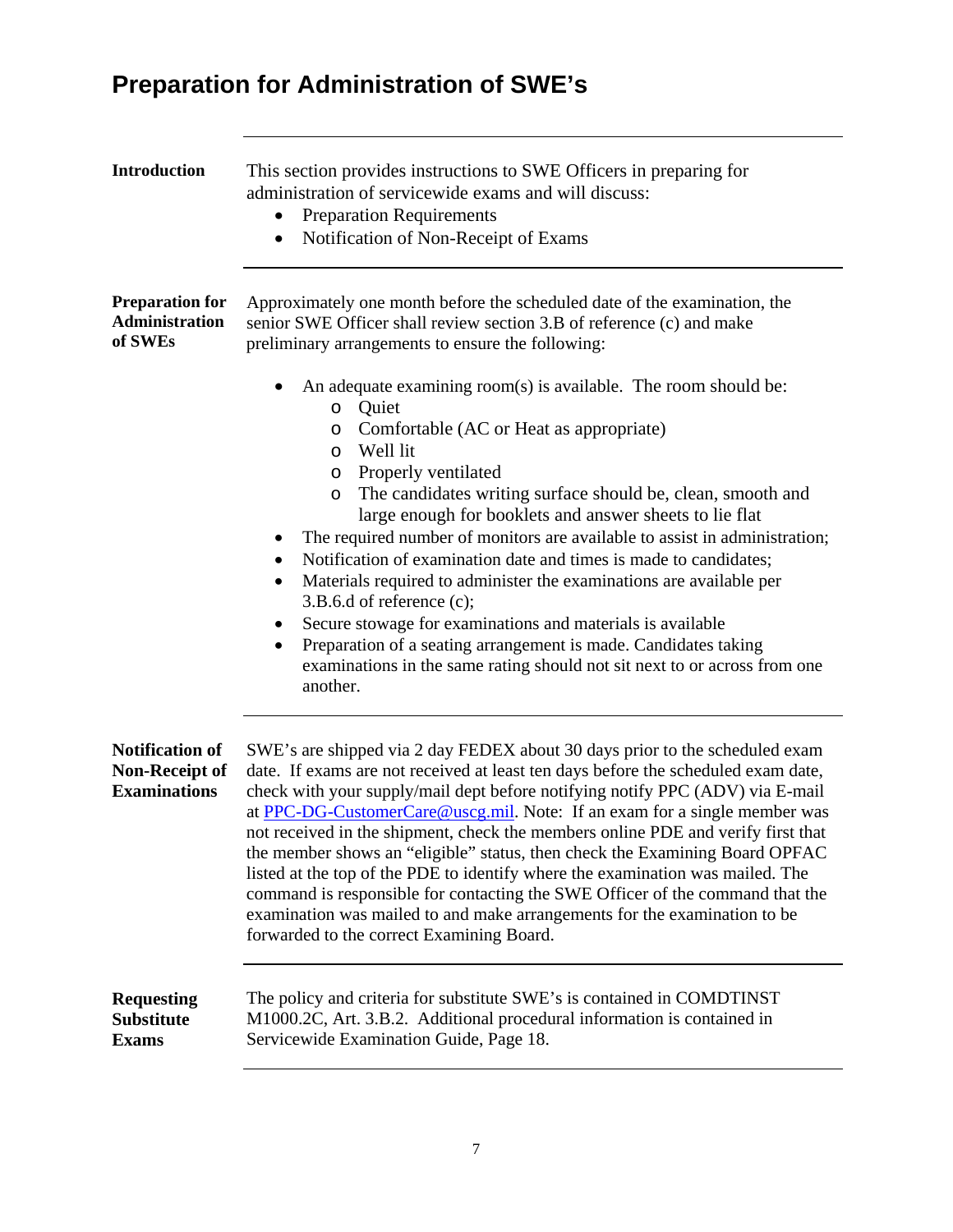## **Action upon Receipt of SWE's**

| <b>Introduction</b>                                                      | This section lists actions to be taken by SWE Officers upon receipt of SWE's<br>and will discuss:<br><b>Checking Exam Packets</b><br>Notifying Members of Exams Received<br>٠<br>Forwarding Exams<br>Packaging Exams to Forward<br>$\bullet$<br>Shipment of Forwarded Exams                                                                                                                                                                                                                                                                                                                                                                                                                                                                                                                                                                                                                                                                                                                                                                                              |
|--------------------------------------------------------------------------|--------------------------------------------------------------------------------------------------------------------------------------------------------------------------------------------------------------------------------------------------------------------------------------------------------------------------------------------------------------------------------------------------------------------------------------------------------------------------------------------------------------------------------------------------------------------------------------------------------------------------------------------------------------------------------------------------------------------------------------------------------------------------------------------------------------------------------------------------------------------------------------------------------------------------------------------------------------------------------------------------------------------------------------------------------------------------|
| <b>Checking Exam</b><br><b>Packets</b>                                   | Read the flyer enclosed in the package for important information.<br>Review the SWE package contents to ensure the inner envelope or<br>٠<br>box was not opened and that all exams are sealed in plastic.<br>Review the enclosed shipping list and ensure an exam was received<br>for each candidate who appears on the shipping list.<br>If you did not receive a test for an eligible candidate, notify PPC<br>(ADV) immediately by email to PPC-DG-CustomerCare@uscg.mil.<br>If you did not receive an exam for an eligible candidate who recently<br>reported, contact the previous command SWE Officer and ask that<br>they forward the SWE via FEDEX.<br>Count the blank SWE answer sheets and verify that you have enough<br>in the package for each exam and a few extras. If not, notify PPC<br>(ADV) immediately by email to PPC-DG-CustomerCare@uscg.mil<br>and request additional answer sheets. NOTE: PHOTO COPIES OF<br>ANSWER SHEETS MAY NOT BE USED.<br>Store exams in a 3-combo safe accessible only to the SWE Officer(s)<br>until scheduled SWE date. |
| <b>Notifying</b><br><b>Members of</b><br><b>Exams</b><br><b>Received</b> | Immediately upon receipt of SWEs, notify all candidates in writing of the<br>exams received, date, time and location of their test. Use the Plan Of The<br>Week, Electronic Bulletin Boards, Email, etc.<br><b>NOTE:</b> Do <b>NOT</b> post a copy of the SWE Shipping List in public view as it<br>contains member social security numbers, which is PII information not to be<br>published.                                                                                                                                                                                                                                                                                                                                                                                                                                                                                                                                                                                                                                                                            |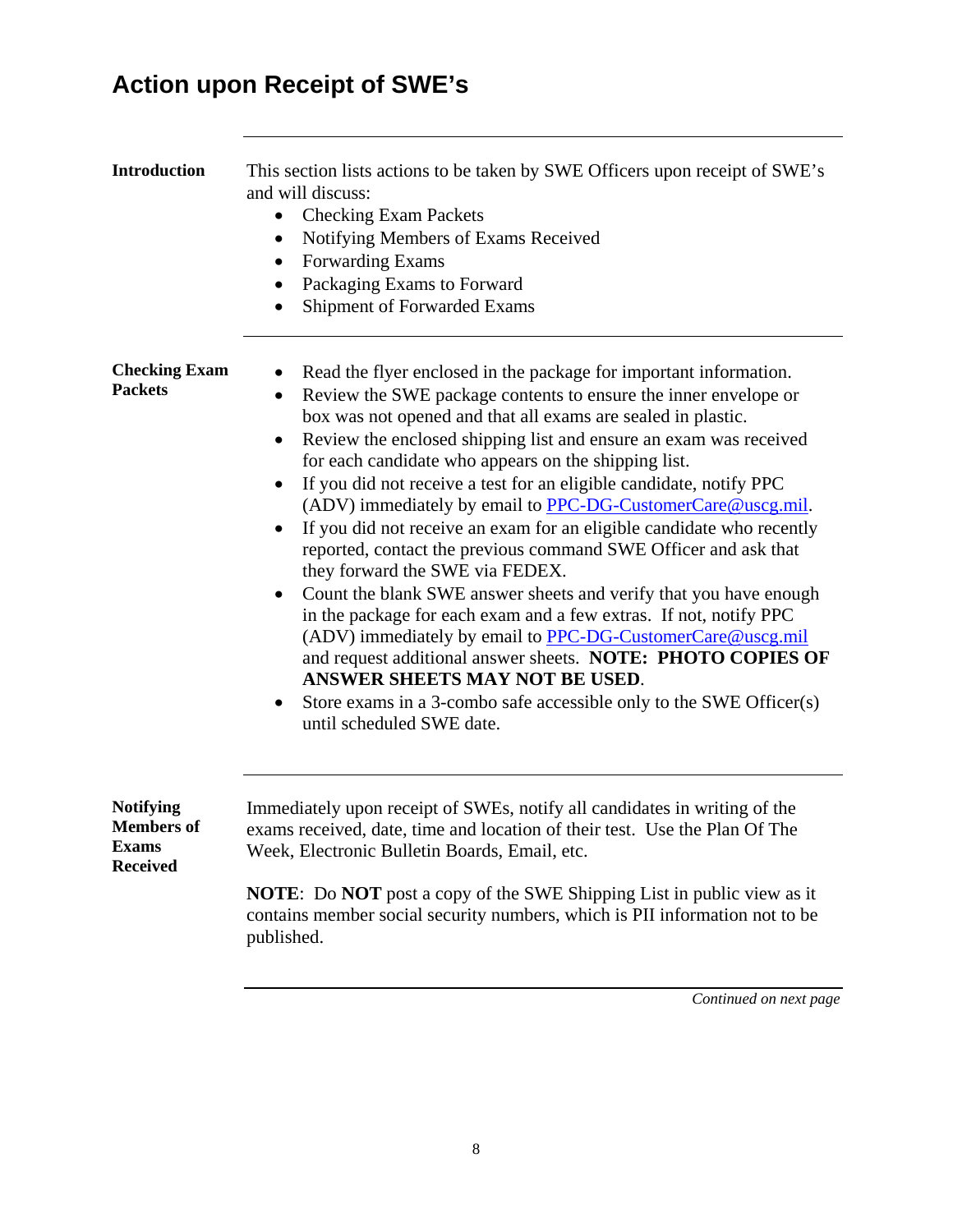## **Action upon Receipt of SWE's, Continued**

| Forwarding<br><b>Exams</b>                             | If you receive a test for a member who has transferred PCS or is TDY or on<br>leave in the area of another unit, forward the below items to the unit:<br>1. Exam booklet $(s)$<br>2. Answer sheet(s)<br>3. Photocopy of this SWE Officer Handbook (if being forwarded to other<br>than a SWE Exam Board)<br>4. A copy of the original shipping list containing the member's test data.<br>Important: The forwarding SWE Officer shall annotate the original<br>and copy of the shipping list as follows:<br>"Forwarded to (Unit Name), (OPFAC XX-XXXXX)"                                                                                                                                                                                                                                                                                                                                                                                                                                                                                                            |
|--------------------------------------------------------|---------------------------------------------------------------------------------------------------------------------------------------------------------------------------------------------------------------------------------------------------------------------------------------------------------------------------------------------------------------------------------------------------------------------------------------------------------------------------------------------------------------------------------------------------------------------------------------------------------------------------------------------------------------------------------------------------------------------------------------------------------------------------------------------------------------------------------------------------------------------------------------------------------------------------------------------------------------------------------------------------------------------------------------------------------------------|
| Packaging<br><b>Exams</b> to<br>Forward                | All exams forwarded to another OPFAC shall be:<br>Packaged using an inner and outer cover (envelopes, wrap or cartons).<br>$\bullet$<br>The inner cover must be sealed and marked "SWE-FOUO".<br>$\bullet$<br>The outer cover must be sealed and marked with the forwarding<br>$\bullet$<br>address and return address only.                                                                                                                                                                                                                                                                                                                                                                                                                                                                                                                                                                                                                                                                                                                                        |
| <b>Shipment of</b><br><b>Forwarded</b><br><b>Exams</b> | The following applies:<br>SWEs may be hand-delivered to another exam board by a designated<br>$\bullet$<br>SWE Officer, an Officer or GS9 and above employee. SWE Officers<br>may obtain permission from PPC (ADV) for trusted enlisted members<br>to hand carry SWEs on a case-by-case basis.<br>All SWE materials must be forwarded via traceable means in the<br>event of being lost in shipment. The preferred method of shipment is<br>FEDEX as they have proven to have good tracking services at<br>www.fedex.com. Priority Mail may be used if a "Signature"<br>Confirmation" is added to the package. Note: If a "flat rate" Priority<br>Mail Envelope is used vice a normal Priority Mail Envelope, postage<br>is based on a flat rate rather than by weight and not as costly. DO<br><b>NOT USE REGULAR MAIL, CERTIFIED MAIL or</b><br><b>REGISTERED MAIL for SWE's as they cannot be tracked.</b><br>All shipping tracking numbers must be maintained by the shipping<br>unit so that packages may be traced in the event they are lost in<br>shipment. |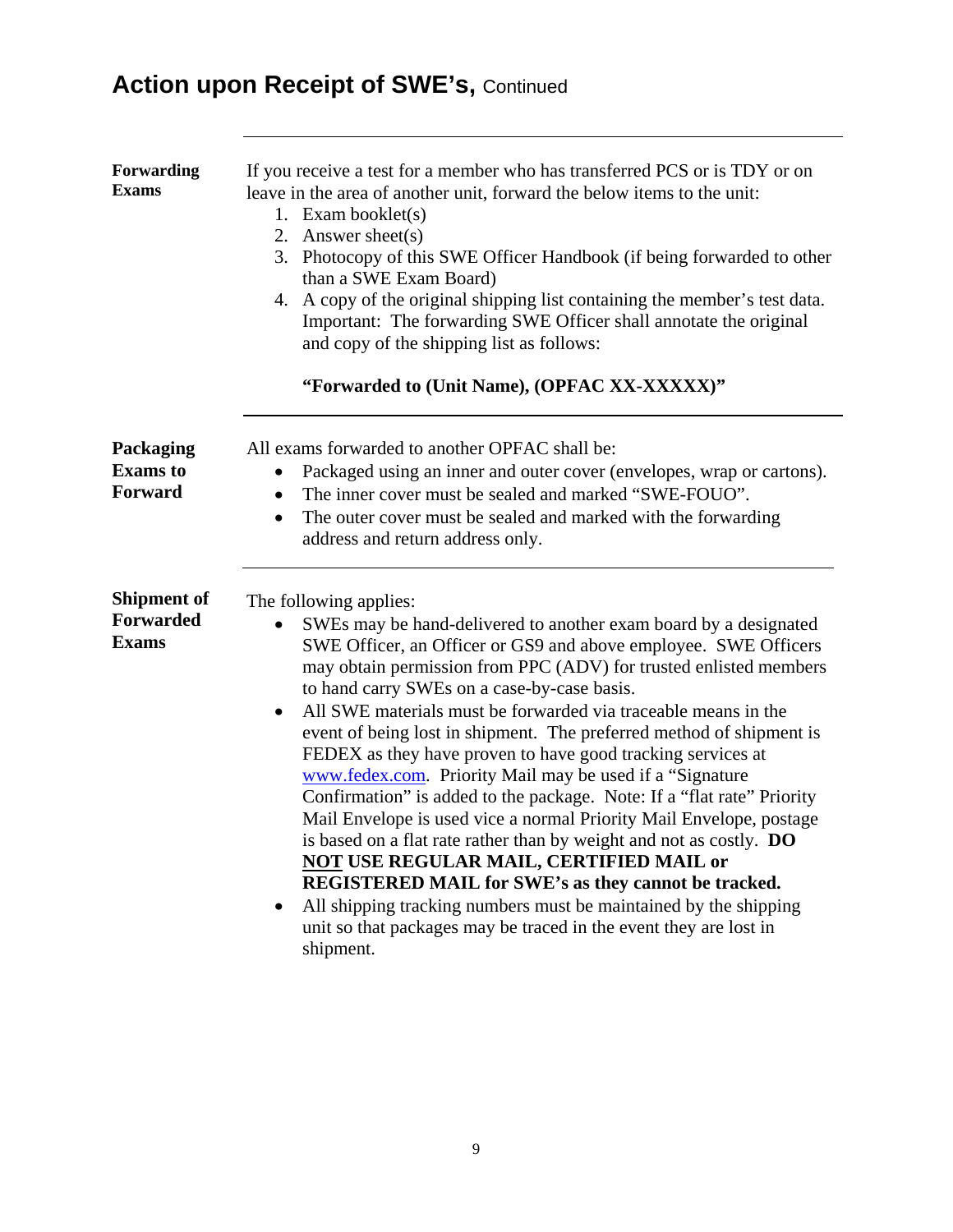### **Action on Exam Day**

| <b>Introduction</b>                    | This section provides instructions to SWE Officers in pre-exam preparation<br>on the day of the exam and will discuss:<br>Exam Room on Exam Day<br><b>Exam Material</b><br>$\bullet$<br><b>Optional Items</b><br>$\bullet$<br><b>Prohibited Items</b>                                                                                                                                                                                                                                                                                                                                                                                                                                                                                              |
|----------------------------------------|----------------------------------------------------------------------------------------------------------------------------------------------------------------------------------------------------------------------------------------------------------------------------------------------------------------------------------------------------------------------------------------------------------------------------------------------------------------------------------------------------------------------------------------------------------------------------------------------------------------------------------------------------------------------------------------------------------------------------------------------------|
| <b>Exam Room on</b><br><b>Exam Day</b> | The exam room shall be under the direct supervision of a designated SWE<br>Officer who will be present at all times during administration. Monitors who<br>are senior to those being examined may assist the SWE Officer to maintain a<br>ratio of one SWE Officer or Monitor to each 25 candidates.                                                                                                                                                                                                                                                                                                                                                                                                                                               |
| <b>Exam Materials</b>                  | The following materials must be on hand for each candidate:<br>Unopened exams (provided by PPC(ADV))<br>A blank answer sheet (PPC-4801) (provided by PPC (ADV))<br>$\bullet$<br>Two sheets of scratch paper (more sheets if required)<br>٠<br>Two sharpened #2 lead pencils with erasers<br>$\bullet$<br>SWE Challenge Worksheets (see encl. (1) to this guide)<br>$\bullet$<br>Extra answer sheet, if needed due to damage of first one<br>$\bullet$<br>For BM and OS candidates - Rolling Plotter, Compass, Divider,<br>Maneuvering Board (Ntl. Stock #7642 01 400 9445 NIMA Ref No.<br>WOBZP5090). Members may choose to bring these items if they<br>prefer to use their own rather than those provided by their command<br>or the Exam Board. |
| <b>Optional Items</b>                  | Members may bring these optional items to the test room:<br>Calculator – Strictly for numeric calculations. It may not have the<br>ability to store, produce or reproduce text. Indicators of these type of<br>calculators are keys labeled "QWERTY" or "ALPHA"<br>Nautical Slide Rulers - may be used if needed<br>For BM and OS candidates - Rolling Plotter, Compass, Divider,<br>$\bullet$<br><b>Maneuvering Board</b>                                                                                                                                                                                                                                                                                                                         |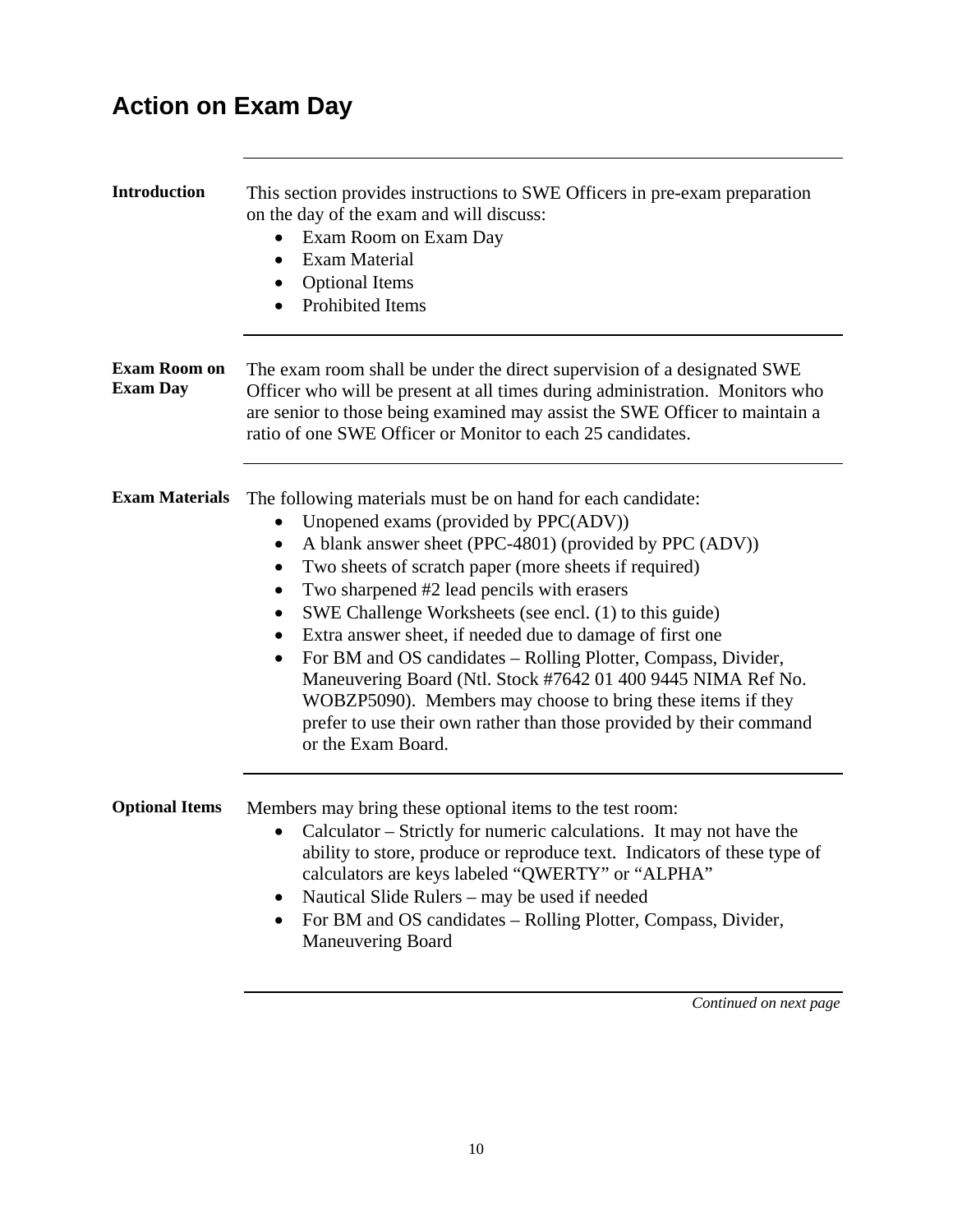## **Action on Exam Day, Continued**

| <b>Prohibited</b> | Members may not bring these items into the test room:                     |
|-------------------|---------------------------------------------------------------------------|
| <b>Items</b>      | • Electronic devices of any kind (except calculators described above) $-$ |
|                   | this includes pocket organizers, PDAs, handheld or laptop computers,      |
|                   | electronic writing pads, pen-input devices, etc.                          |
|                   | • Digital or other types of photographic devices                          |
|                   | • Watches that display text or video or any device that can be connected  |
|                   | to a wifi signal.                                                         |
|                   | • Watches or timers that emit sound $-$ if a watch/timer does emit sound, |
|                   | but the sound can be turned off, it may be used if sound is turned off    |
|                   | • Mobile phones, pagers, walkie-talkies, etc.                             |
|                   |                                                                           |
|                   |                                                                           |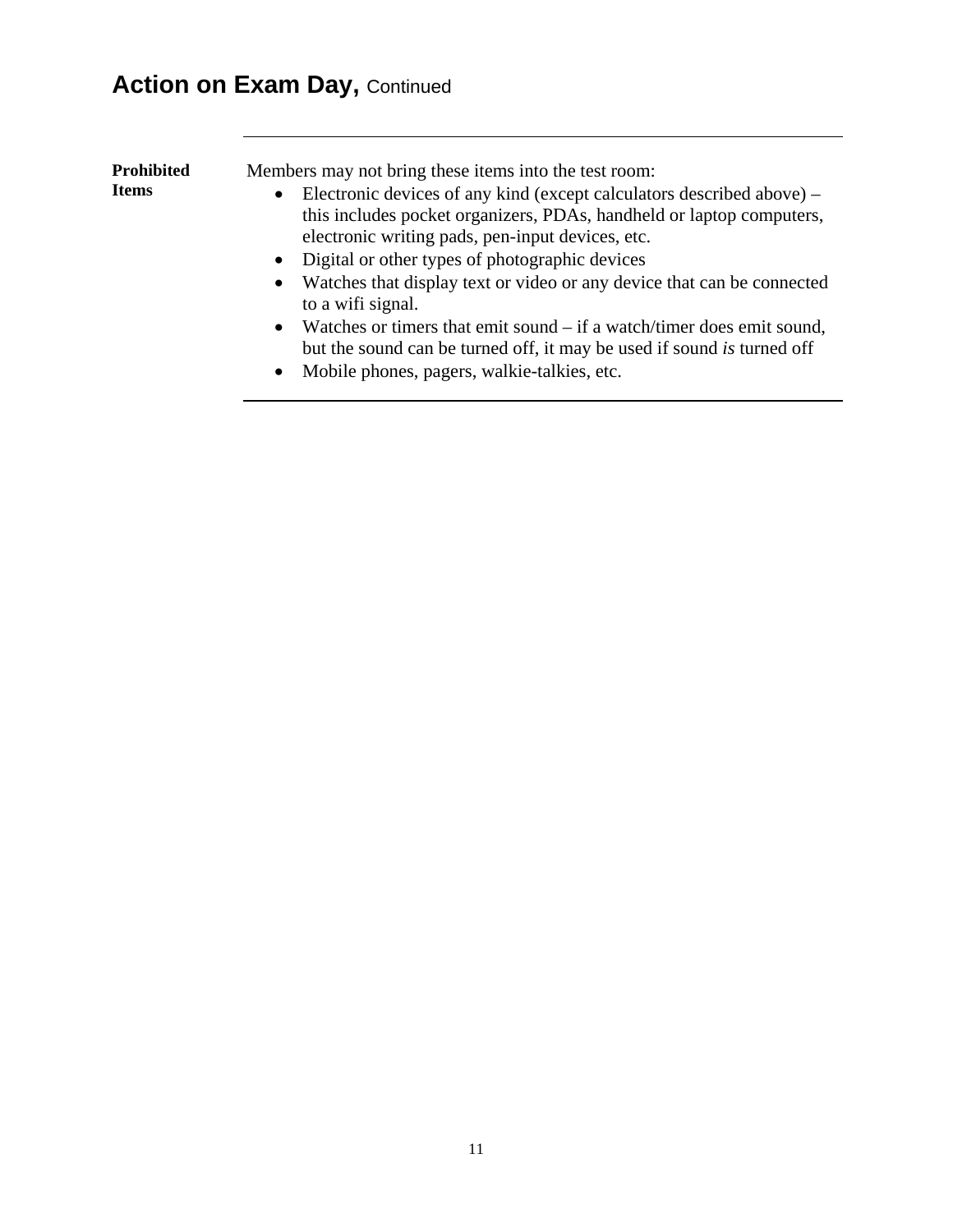## **Action during Examination**

| <b>Introduction</b> | $\bullet$<br>$\bullet$ | This section provides guidance for exam units during administration of<br>service wide exams and will discuss:<br>Seating of candidates<br>Assistance during examination<br><b>Verbatim Instructions to Candidates</b><br>Discrepancies in examinations<br>Leaving during examinations<br>Arriving Late for the Exam                                                           |
|---------------------|------------------------|--------------------------------------------------------------------------------------------------------------------------------------------------------------------------------------------------------------------------------------------------------------------------------------------------------------------------------------------------------------------------------|
| <b>Seating of</b>   |                        | Follow these seating instructions.                                                                                                                                                                                                                                                                                                                                             |
| <b>Candidates</b>   | <b>Step</b>            | <b>Action</b>                                                                                                                                                                                                                                                                                                                                                                  |
|                     | 1                      | Muster candidates and check military ID cards to ensure the<br>member is not taking a test for someone else.                                                                                                                                                                                                                                                                   |
|                     | $\overline{2}$         | No candidate is to do anything with the materials in the room until<br>specifically told to do so by the SWE Officer. This includes, but<br>is not limited to, writing on the blank scratch paper or entering<br>any information on or in the exam materials provided by the test<br>administrator before the test SWE Officer says to "Open your test<br>booklets and begin". |
|                     | 3                      | Ensure that members taking the same test cannot see each other's<br>answer sheets. Also keep in mind that the E-PME section is the<br>same across all ratings for the same pay grade.                                                                                                                                                                                          |
|                     | $\overline{4}$         | SWE Officer and proctors shall be alert to the progress of exams<br>and forbid any type of communication between candidates during<br>the exam.                                                                                                                                                                                                                                |
|                     | 5                      | The SWE Officer shall remain in the room at all times. Note: A<br>Monitor is not SWE Officer.                                                                                                                                                                                                                                                                                  |
|                     | 6                      | There must be a ratio of not less than one SWE Officer and/or<br>Monitor for each 25 candidates.                                                                                                                                                                                                                                                                               |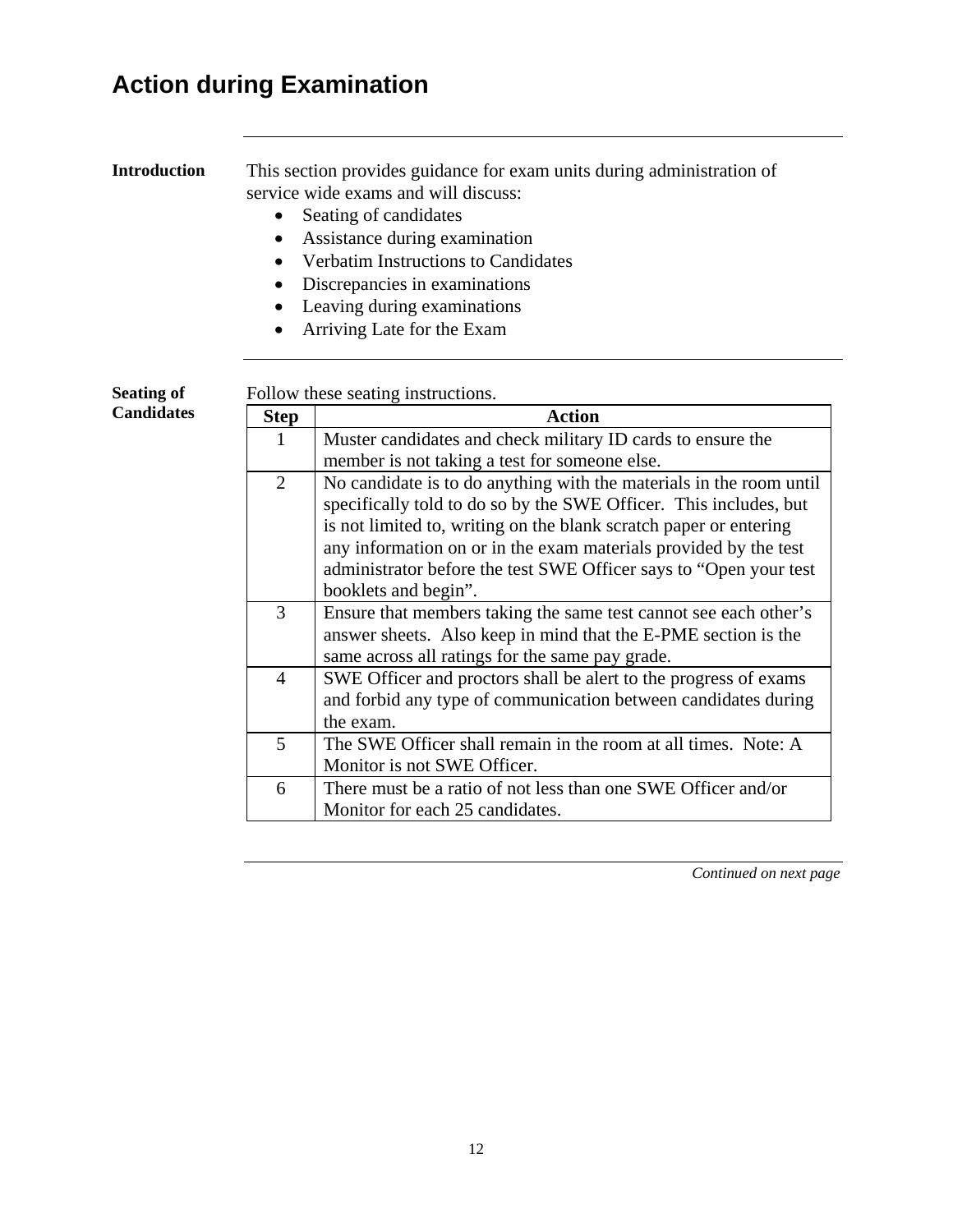## **Action during Examination,** Continued

| <b>Assistance</b><br>during<br><b>Examination</b> | The SWE Officer may explain the meaning of instructions to<br>$\bullet$<br>candidates, but shall NOT interpret questions, discuss exam topics, or<br>assist in solving any problem or question.<br>The SWE Officer and or monitors must watch for and report any<br>$\bullet$<br>collusion among candidates.<br>• Exams may NOT be administered orally unless specifically authorized<br>by PPC (ADV) prior to the exam. |
|---------------------------------------------------|--------------------------------------------------------------------------------------------------------------------------------------------------------------------------------------------------------------------------------------------------------------------------------------------------------------------------------------------------------------------------------------------------------------------------|
| <b>Verbatim</b>                                   | When all candidates are seated and the exam materials have been distributed,                                                                                                                                                                                                                                                                                                                                             |
| <b>Instructions to</b>                            | the SWE Officer shall read aloud the "Verbatim Instructions To Candidates"                                                                                                                                                                                                                                                                                                                                               |
| <b>Candidates</b>                                 | found in the next section of this booklet, without deviation from the wording.                                                                                                                                                                                                                                                                                                                                           |
| <b>Discrepancies</b>                              | After reading the verbatim instructions and before the exam begins,                                                                                                                                                                                                                                                                                                                                                      |
| in                                                | candidates will be instructed to check their exam booklet for discrepancies.                                                                                                                                                                                                                                                                                                                                             |
| <b>Examinations</b>                               | Follow the below steps for discrepancies listed:                                                                                                                                                                                                                                                                                                                                                                         |

| <b>Step</b>    | <b>Action</b>                                                                                     |
|----------------|---------------------------------------------------------------------------------------------------|
| 1              | No Exam Booklet: If a booklet is not available for a candidate, excuse them and follow            |
|                | the procedures for requesting a substitute exam as discussed in references (a) and (c).           |
| $\overline{2}$ | Wrong Exam Booklet: If the exam booklet with the members name sticker attached is                 |
|                | for the wrong rating or pay grade and the correct booklet is not immediately available,           |
|                | the candidate will be excused and a substitute exam will be requested following the               |
|                | instructions discussed in the references (a) and (c). If an unused exam of the correct            |
|                | rating/grade is available due to another candidate not testing, it may be used. Notify PPC        |
|                | (ADV) of the discrepancy immediately following the exam.                                          |
| $\mathbf{3}$   | Missing Pages: If the exam booklet is missing pages or has unreadable questions due to            |
|                | poor print quality or damage:                                                                     |
|                | Have the candidate continue to complete the test, skipping the missing or unreadable<br>$\bullet$ |
|                | questions. Explain to the member that the unanswered questions will be prorated.                  |
|                | Prorated means that the member gets the same percentage of items correct on the<br>$\bullet$      |
|                | missing items as s/he answered correctly on the rest of the items in that section. For            |
|                | example, if there are 30 questions in the section and five questions are not readable or          |
|                | missing, the percentage of questions answered correctly for the 25 is given to the 5              |
|                | unanswered questions.                                                                             |
|                | If the number of missing or unreadable questions is greater than 50% of a section,                |
|                | prorating will be based on the number of correct items for the entire exam. Do not                |
|                | destroy the exam with the missing pages, but return it to PPC (ADV) with a memo                   |
|                | explaining the discrepancy.                                                                       |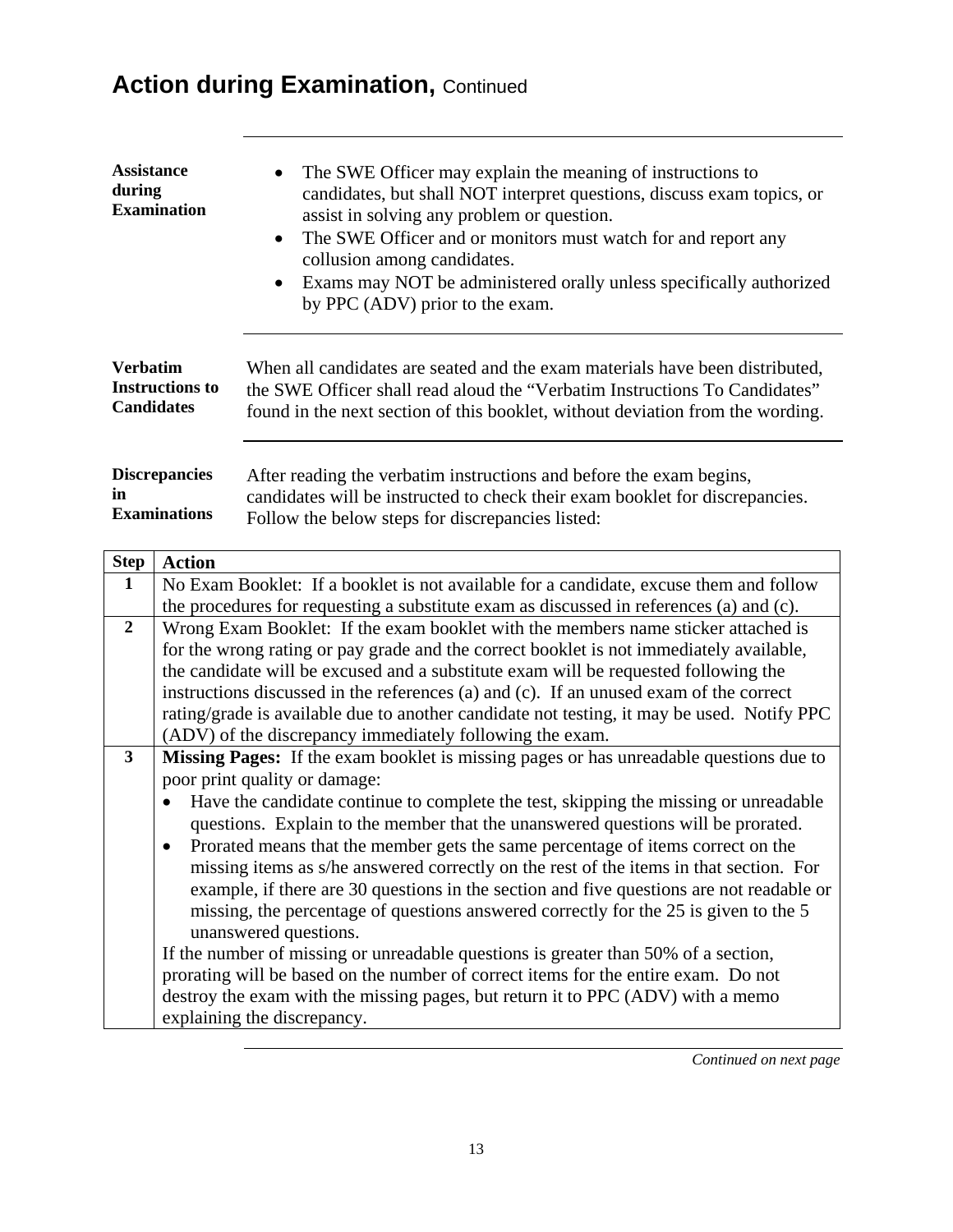## **Action during Examination, Continued**

| <b>Leaving During</b><br><b>Examinations</b> | The SWE Officer shall assume possession of all examining materials<br>during the candidate's absence.<br>Candidates will not be permitted to temporarily leave the exam room<br>$\bullet$<br>except for emergency reasons and then only if accompanied by an<br>escort designated by the SWE Officer. The escort shall keep the<br>candidate in constant view except in cases where privacy is required,<br>such as using the rest room. In those cases the escort may remain<br>outside the rest room door then escort the member back to the exam<br>room.<br>Candidates, who depart for emergency reasons and are unable to<br>return and complete the exam, may qualify for a substitute SWE<br>depending on circumstances. The command may request a substitute<br>following the guidance in section titled "Requesting Substitute"<br>SWE's" in this guide.<br>Any candidate leaving without the permission of the SWE Officer<br>shall be disqualified.                                                                  |
|----------------------------------------------|---------------------------------------------------------------------------------------------------------------------------------------------------------------------------------------------------------------------------------------------------------------------------------------------------------------------------------------------------------------------------------------------------------------------------------------------------------------------------------------------------------------------------------------------------------------------------------------------------------------------------------------------------------------------------------------------------------------------------------------------------------------------------------------------------------------------------------------------------------------------------------------------------------------------------------------------------------------------------------------------------------------------------------|
| <b>Arriving Late</b><br>for the Exam         | There is currently no official policy which prevents a member from<br>being allowed to start a SWE after the locally scheduled exam time.<br>The policy only states that the test be administered in the "a.m." or<br>"p.m." as announced in the SWE Message for each cycle.<br>It is suggested that the decision lie with the unit CO or XO on a case-<br>by-case basis, and that favorable consideration be given for what's<br>considered a valid reason for arriving late. If approved, the SWE<br>Officer must allow the late start and the normal $3\frac{1}{2}$ hours to complete<br>the exam.<br>The alternatives to starting late is denying the member an opportunity<br>$\bullet$<br>to compete or, requesting a substitute exam. However, substitute<br>exams are normally approved only for operational or emergency<br>situations which prevented completion of the scheduled exam.<br>Therefore, a late start should be given careful consideration before<br>denying the member late entrance to the exam room. |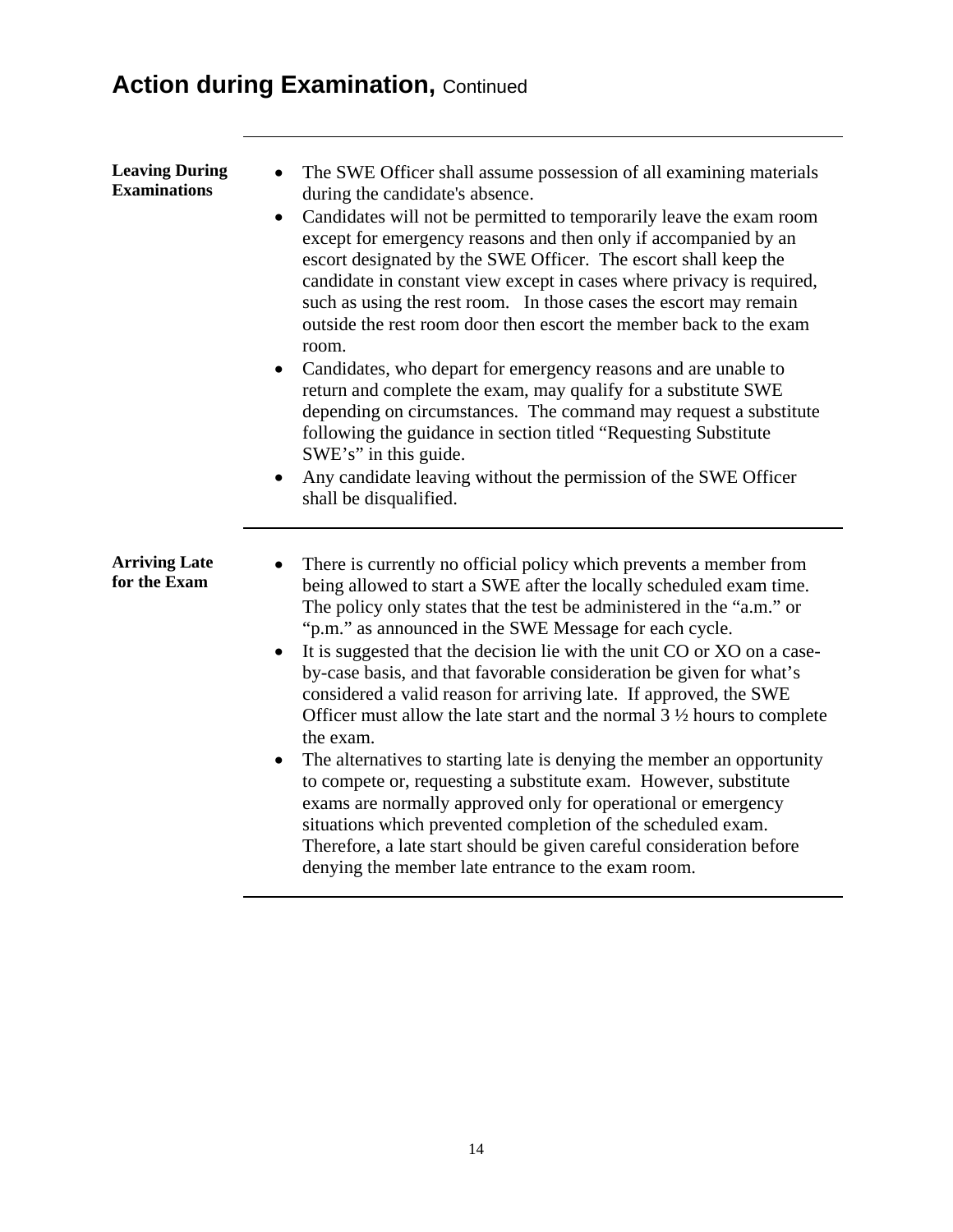### **Verbatim Instructions to Candidates**

| <b>Introduction</b>                    | This chapter provides verbatim instructions to the candidates to be read prior<br>to administration of service wide exams.                                                                                                                                                                                                                                                                                                                                                                                                                                                                                                                                                                                                                                                                                                                                                                                                                                                                                                                                                                                                                                                                                   |  |  |
|----------------------------------------|--------------------------------------------------------------------------------------------------------------------------------------------------------------------------------------------------------------------------------------------------------------------------------------------------------------------------------------------------------------------------------------------------------------------------------------------------------------------------------------------------------------------------------------------------------------------------------------------------------------------------------------------------------------------------------------------------------------------------------------------------------------------------------------------------------------------------------------------------------------------------------------------------------------------------------------------------------------------------------------------------------------------------------------------------------------------------------------------------------------------------------------------------------------------------------------------------------------|--|--|
| <b>Procedures</b>                      | Read aloud the instructions printed below to all candidates prior to their<br>exam.                                                                                                                                                                                                                                                                                                                                                                                                                                                                                                                                                                                                                                                                                                                                                                                                                                                                                                                                                                                                                                                                                                                          |  |  |
| <b>Verbatim</b><br><b>Instructions</b> | It is vital to the integrity of the service wide examination process that information not<br>be prematurely disclosed. Consequently, this is a reminder that individuals taking<br>service wide examinations are advised that these tests are to be treated as FOR<br>OFFICIAL USE ONLY. Upon completion of this exam, candidates shall not discuss<br>the exam with other candidates who are scheduled to, but have not yet taken this<br>examination. For example, those candidates in another time zone or candidates<br>scheduled to take the exam or substitute exam at a later time or date. Following the<br>exam, candidates may discuss and make notes on topics they recollect from the exam<br>to aid them in future study for future exams. This information may be shared among<br>peers or study groups after all exams have been administered, however, it is expressly<br>prohibited from posting any servicewide information online or otherwise transmitting<br>it via the Internet. The use of monitored CG applications such as MS Teams for<br>study groups is authorized. The use of social media on non-CG networks for posting<br><b>SWE</b> related information remains prohibited. |  |  |
|                                        | This direction constitutes a lawful order under Article 92 of the Uniform Code of<br>Military Justice. By submitting a servicewide examination for scoring, candidates<br>attest that they understand their obligation to comply with the terms and conditions of<br>this order.                                                                                                                                                                                                                                                                                                                                                                                                                                                                                                                                                                                                                                                                                                                                                                                                                                                                                                                             |  |  |
|                                        | With the exception of authorized calculators, electronic devices capable of capturing,<br>storing or reproducing any data are strictly prohibited from the testing location.<br>Please turn off electronic devices, including cell phones, smart watches, activity<br>bands, and any device capable of connecting to a wifi link, and give them to me. I<br>will hold these devices until you have completed the exam, then return them to you.<br>$(\text{pause})$                                                                                                                                                                                                                                                                                                                                                                                                                                                                                                                                                                                                                                                                                                                                          |  |  |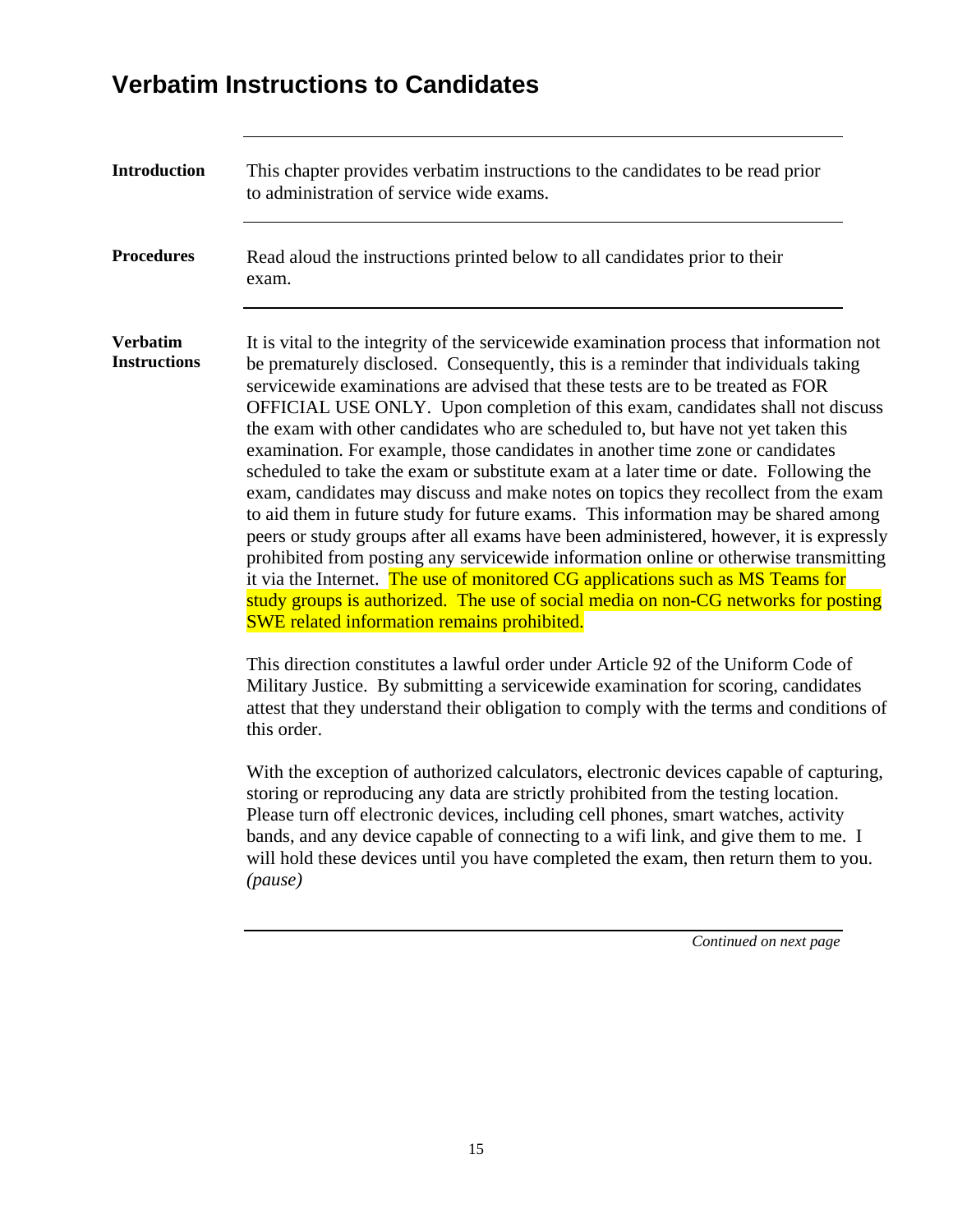### **Verbatim Instructions to Candidates,** Continued

#### **Verbatim Instructions (cont.)** With the exception of authorized calculators, electronic devices capable of capturing, storing or reproducing any data are strictly prohibited from the testing location. Please turn off electronic devices, including cell phones, smart watches, activity bands, and any device capable of connecting to a wifi link, and give them to me. I will hold these devices until you have completed the exam, then return them to you. *(pause)*

You should have in front of you:

- An exam sealed in a plastic bag
- An answer sheet
- Two lead pencils
- Scratch paper
- A SWE Challenge Question Worksheet
- And possibly a hand-held calculator incapable of reproducing or storing any text.
- You may also have a nautical slide rule if needed.

In addition to these items, BM and OS Candidates may also request to be provided with or use their own:

- Rolling Plotter
- Parallel Ruler
- Compass
- Divider
- Maneuvering boards

Compare the information on the exam label with that in the upper right corner of your test book cover to ensure the exam ID number is the same in both places. If you find any differences, or if the exam is for the wrong rate, please raise your hand.

 *Note: if a discrepancy exists, refer to section titled, "Discrepancies in Exams" after completing these verbatim instructions, and have the member with the discrepancy stand by until you assess the problem.*

The information on the sticker label which is attached to the top right corner of the plastic bag holding your test booklet will be used in a moment to complete your answer sheet. Open the package at the seal and remove the booklet.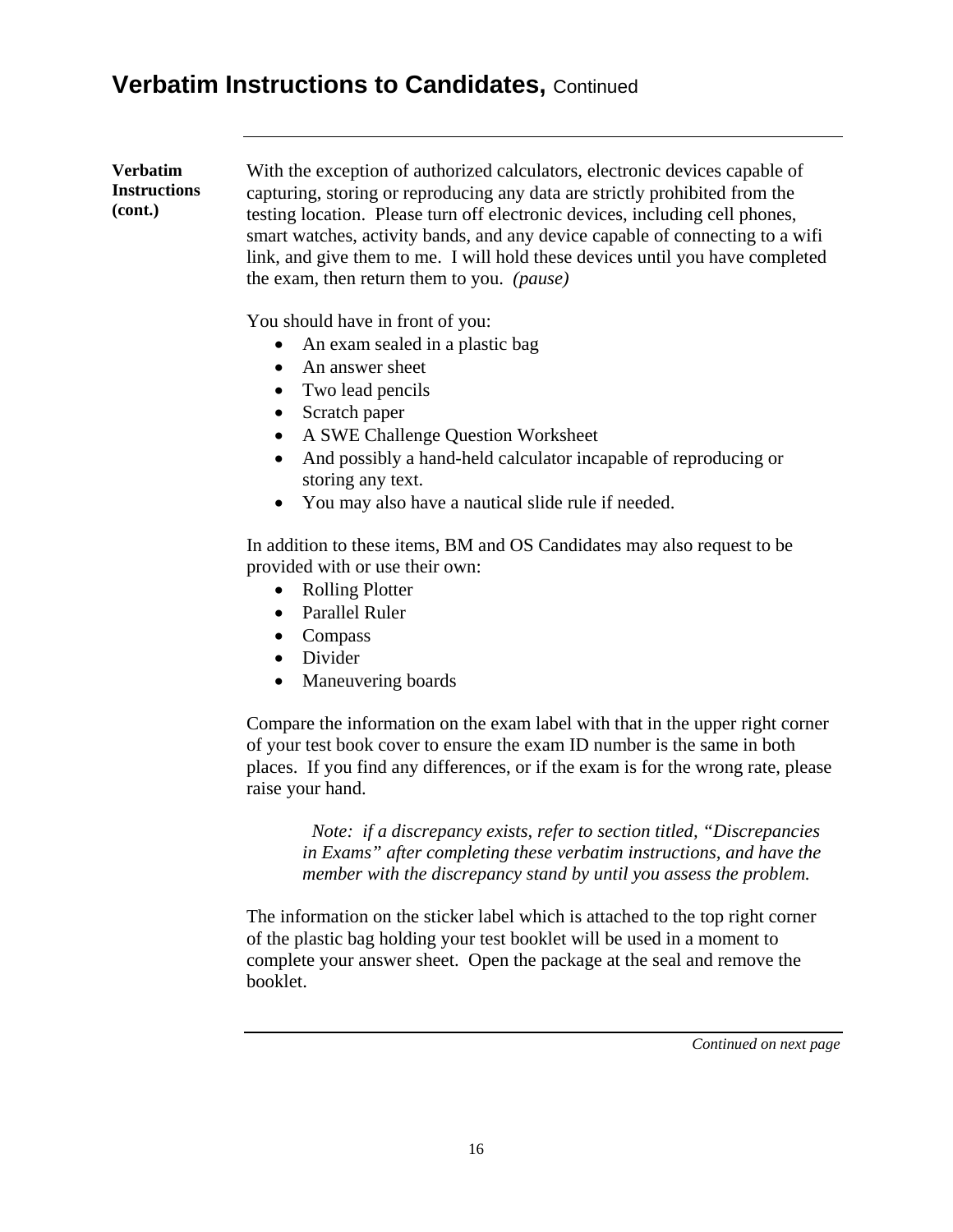### **Verbatim Instructions to Candidates, Continued**

*Verbatim Instructions* 

*(cont.)*

*Be sure to follow these instructions as I read them to you:*

- Do not bend, fold, or tear your answer sheet. If you do, the extremely sensitive optical scanner which scores it may not be able to score your exam.
- Any unnecessary marks that appear on the answer sheet may cause the scanner to score your answers incorrectly.
- In the upper left section of the answer sheet, write your:
	- o Last Name, First Name and Middle Initial
	- o Current Rate and Grade (e.g., DC3/E4, AMTC/E7…)
	- o Exam Rate and Grade (e.g., DC2/E5, AMTCS/E8…)
	- o Exam Board Unit Name. Enter the "Exam Unit" name as it appears on the exam sticker label attached to the top right of your exam booklet.
- Exam Board Unit OPFAC. Enter the "Exam Board OPFAC" as it appears on the exam sticker label attached to the top right of your exam booklet.
- In the upper right corner of your answer sheet, please write your social security number in the squares provided. You will be given time later to fill in the ovals.
- Next, enter the Examination Identification Number in the squares provided. It's made up of three sets of numbers. Looking at your exam sticker label, you will see the words: Code, Series, and Serial #.
	- o Starting with the Code, write those three numbers in the first three boxes of the Exam ID Number on your answer sheet.
	- o Next, use the 2 numbers listed after the word, "Series" for the next part of the Exam ID number.
	- o Finally, you will see that there are 4 numbers listed after the word "Serial#". It begins with a zero, which has already been entered in the Exam ID box. Place the last three numbers from the Serial # to complete your Exam ID Number.
- The SSN and Exam ID Numbers must be correct for the optical scanner to score your test. Please verify you have them correct and let me know if you have a question. (pause for questions)
- Now fill in the ovals for your SSN and the Exam Identification Number sections. Please make sure the ovals you darken match the numbers you wrote in the SSN and Exam Identification Number boxes. Notice that the top ovals are a zero, not a one. When you darken ovals you should **not** be able to read the preprinted numbers through your pencil mark. Your pencil mark should be dark enough to block them out. **Failure to do so may result in your exam not being scored and your exam destroyed**.
- You will not be permitted to leave prior to completing your exam except to use the rest room or for emergency reasons, and then only if accompanied by an escort designated by the SWE Officer. The SWE Officer will hold all exam materials during your absence. Anyone leaving without permission will be disqualified.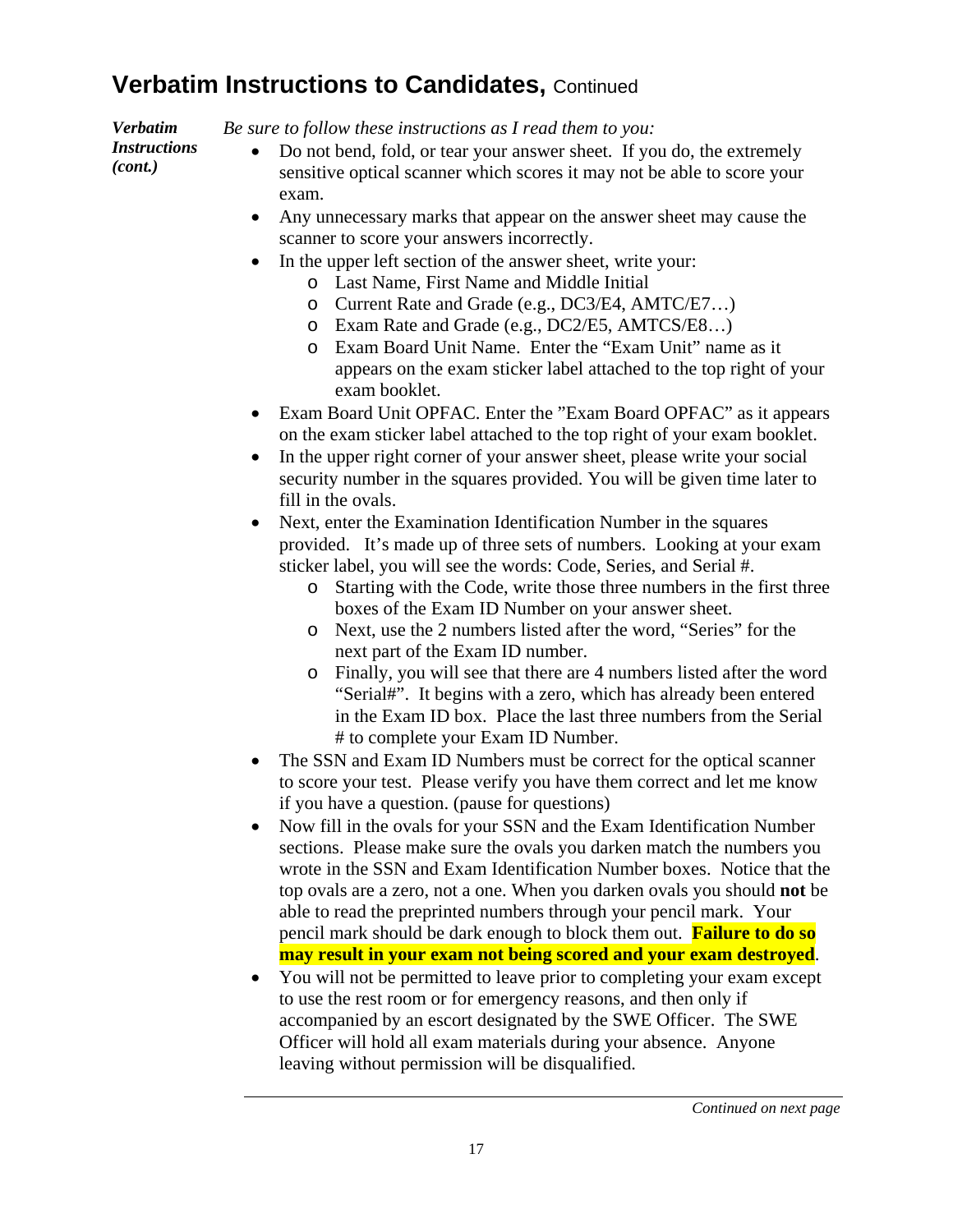#### **Verbatim Instructions to Candidates, Continued**

**Verbatim Instructions (cont.)**

- Any evidence of misconduct during the exam will also cause your disqualification.
	- If anything in your exam book is unreadable or missing, raise your hand for assistance.
	- The SWE Officer and monitors may only explain the meaning of instructions to you; they may not interpret questions, define words, discuss exam topics, or assist in solving any problem or question.
	- When you have finished, take your exam booklet, answer sheet, any challenged question sheets, scratch paper, pencils and plastic bag to the SWE Officer.
	- This exam has two separate sections which tests your knowledge of your rating and then tests your knowledge of the Enlisted Professional Military Education or EPME. Questions on the rating specific portion of the test are generated from the references listed on your Rating Performance Qualification Standard (RPQS). Questions on the EPME portion of the test are generated from the references listed within the EPME Performance Qualification Standards (EPQS). Each item of the test should be answered with the response that best matches the policy referenced in the latest version of your RPQS/EPQS.
	- Please be aware that a blank page may separate the two sections of the exam. These exams contain a total of 150 questions. You should answer all questions in sequence so that you do not get your answers mixed on the answer sheet. If you do skip items, be careful to mark your answers in the right place. If you make an error, be sure to erase it thoroughly. Answer all questions, even if you are unsure of the correct answer. No penalties are incurred for guessing.
	- If you feel a question is incorrect and wish to challenge it, complete the worksheet provided. Each question challenged requires a separate worksheet. Raise your hand if you need additional worksheets.
	- Are there any questions about the instructions you have been given?

#### *Note: After all questions have been answered, note the time and say:*

• You will have three and one-half hours to complete your exam. Open your exam booklet and begin. Good luck!

#### *Note: At the end of three and one-half hours, say:*

• Stop. Lay down your pencils and close your exam booklet. Do not get up and leave until the SWE Officer has verified that your answer sheet has been properly completed.

*Note: As exam materials are collected or brought to the SWE Officer, check the Identifying Data at the top of the answer sheet to ensure Name, SSN and Test Id are properly filled out.*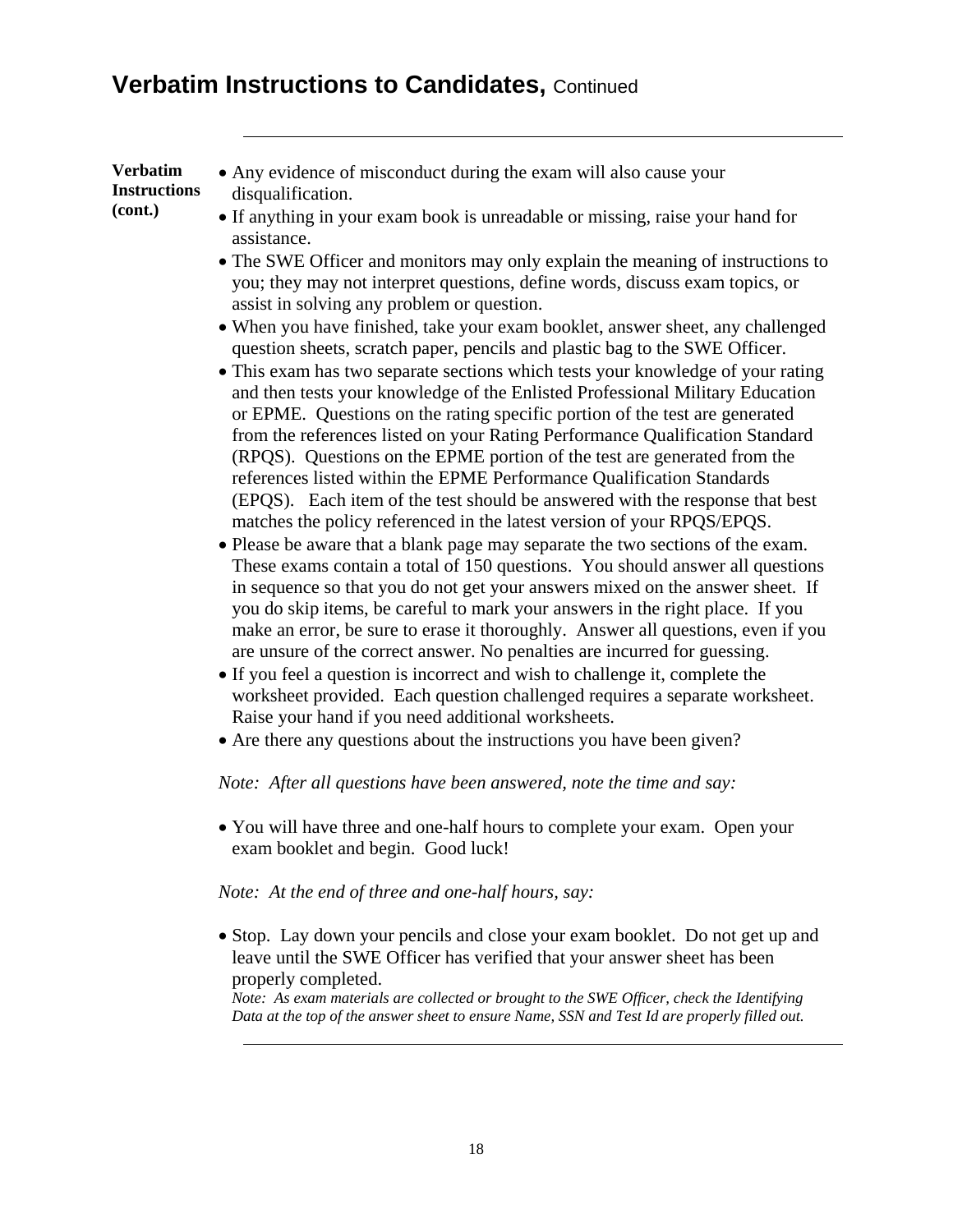# **Action after Examination**

| <b>Introduction</b> | This chapter provides guidance for exam units after administration of service<br>wide exams.                                                                                              |  |
|---------------------|-------------------------------------------------------------------------------------------------------------------------------------------------------------------------------------------|--|
| <b>Procedures</b>   | The below procedures will guide the SWE Officer through:<br>• Collecting exam materials after the SWE<br>• Preparing exam materials for return to PPC (ADV)<br>• Destroying exam booklets |  |

**Collect Exam**  Complete the below steps following the exam:

#### **Materials**

| <b>Step</b>    | <b>Action</b>                                                         |  |
|----------------|-----------------------------------------------------------------------|--|
| 1              | Exam Materials: Collect from each candidate:                          |  |
|                | Exam booklet                                                          |  |
|                | Answer sheet                                                          |  |
|                | All scratch papers                                                    |  |
|                | Challenge questions worksheets                                        |  |
|                | Exam plastic bag                                                      |  |
| $\overline{2}$ | ID Blocks: Verification of the top three blocks is critical to a test |  |
|                | being properly scanned. Any exam (including RNA's) which do           |  |
|                | not have all ovals darkened in this section will not scan and score   |  |
|                | which may result in your exam being invalid and subsequently          |  |
|                | destroyed. Ensure all Exam ID data is filled in on form including:    |  |
|                | Name Block                                                            |  |
|                | <b>SSN</b>                                                            |  |
|                | Exam ID                                                               |  |
| 3              | Test Answers: Check the answer sheet for:                             |  |
|                | Only one answer darkened for each question                            |  |
|                | Ovals are dark enough that you cannot read the letter                 |  |
|                | printed in the oval through the pencil mark (too light)               |  |
|                | Clean erasures of changed answers                                     |  |
|                | No unnecessary marks on the answer sheet                              |  |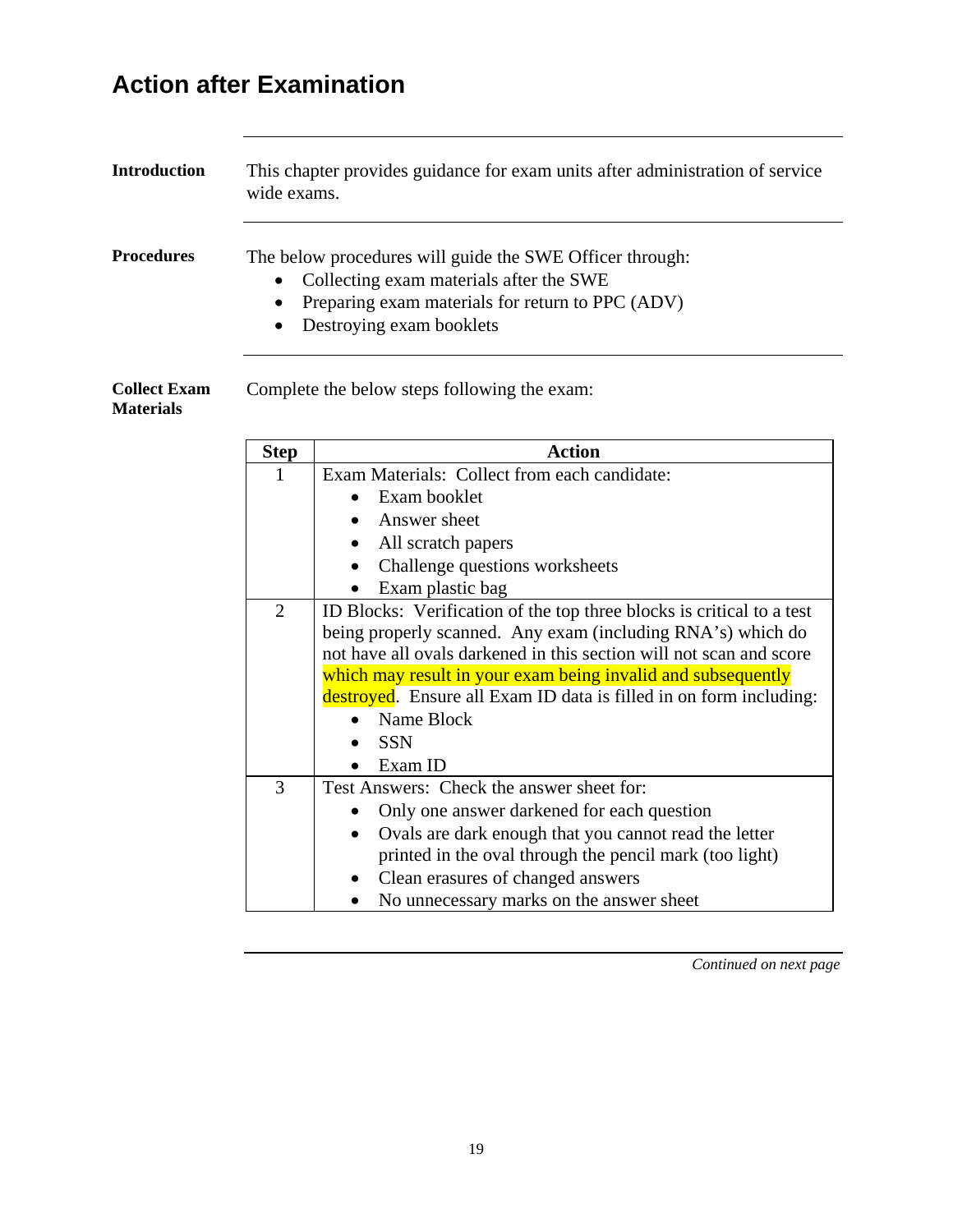**Collect Exam Materials** (continued)

| <b>Step</b>                                                                                                                                                                                                                                                  | <b>Action</b>                                                                                                                                                                                                                                                                                                               |  |
|--------------------------------------------------------------------------------------------------------------------------------------------------------------------------------------------------------------------------------------------------------------|-----------------------------------------------------------------------------------------------------------------------------------------------------------------------------------------------------------------------------------------------------------------------------------------------------------------------------|--|
| $\overline{4}$                                                                                                                                                                                                                                               | Returned Not Administered exams (RNA's) must have all the top<br>blocks of an answer sheet completed by the SWE Officer and<br>ovals darkened as they're scanned along with administered exams<br>to close out the DA exam file. Please Do NOT write "RNA"<br>across or on RNA answer sheets. Note: If a substitute exam is |  |
| authorized for a member who missed the scheduled test date, no<br>RNA answer sheet is required for the first exam shipped.<br>An RNA answer sheet is required for anyone not taking the SWE<br>for any reason for which an original exam was shipped. Do not |                                                                                                                                                                                                                                                                                                                             |  |
|                                                                                                                                                                                                                                                              | create an RNA answer sheet for the original if a substitute<br>examination was requested and approved.                                                                                                                                                                                                                      |  |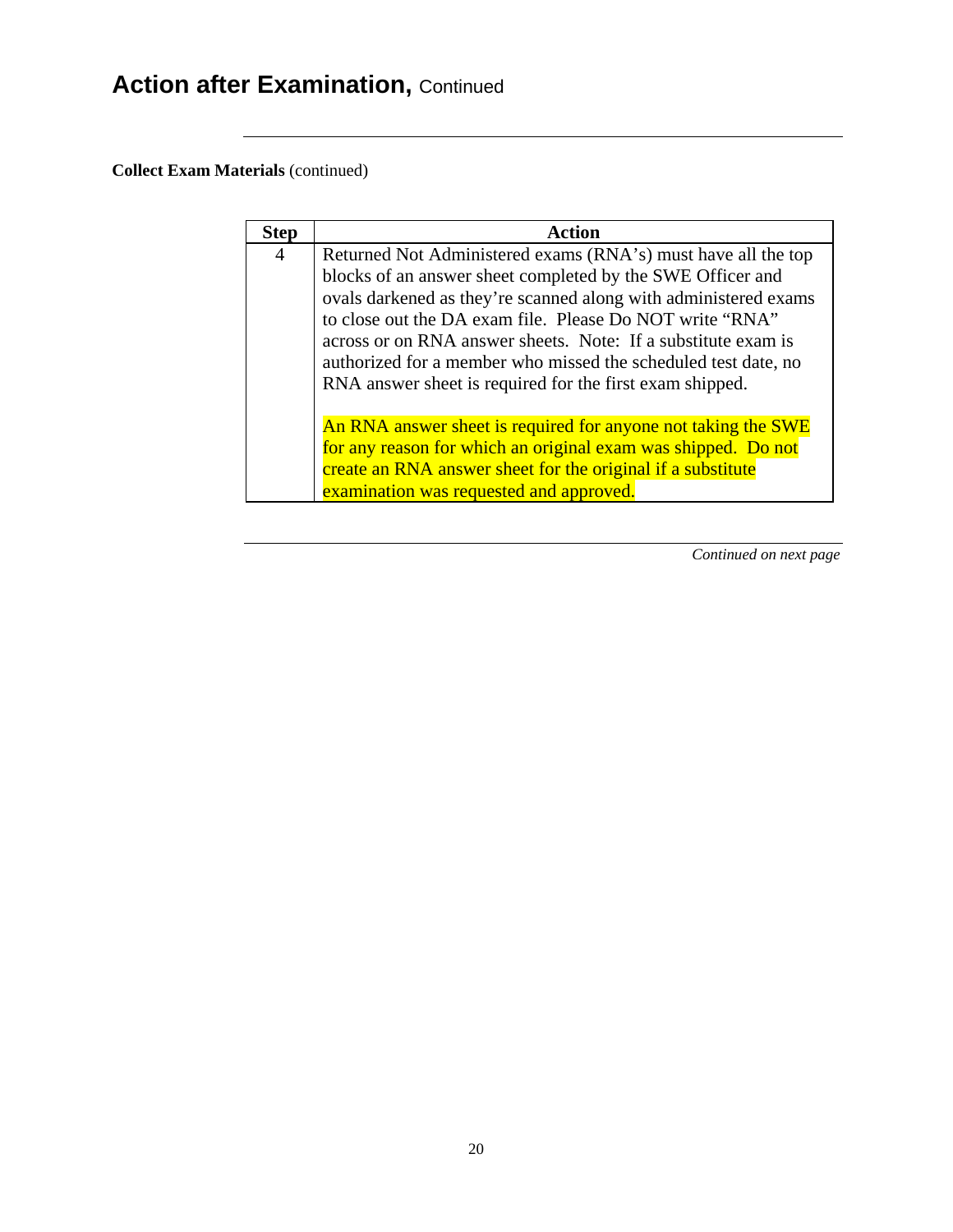| <b>Preparing</b><br><b>Exam</b> | Follow the below guidelines when returning test materials to PPC (ADV). |                                                                                                                                                                                                                                                                                                                                                                                                                                                                                                     |  |
|---------------------------------|-------------------------------------------------------------------------|-----------------------------------------------------------------------------------------------------------------------------------------------------------------------------------------------------------------------------------------------------------------------------------------------------------------------------------------------------------------------------------------------------------------------------------------------------------------------------------------------------|--|
| <b>Materials for</b>            | <b>Step</b>                                                             | <b>Action</b>                                                                                                                                                                                                                                                                                                                                                                                                                                                                                       |  |
| <b>Return to</b>                | 1                                                                       | <b>Check Answer Sheets:</b>                                                                                                                                                                                                                                                                                                                                                                                                                                                                         |  |
| PPC (ADV)                       |                                                                         | • Ensure the top three sections are correctly completed.                                                                                                                                                                                                                                                                                                                                                                                                                                            |  |
|                                 |                                                                         | • Exam Board Unit Name/OPFAC: If the member did not copy<br>the information from his exam booklet label (attached to the<br>plastic cover of the exam booklet) to the answer sheet as<br>instructed, enter that Exam Board Unit Name and OPFAC, if<br>you still have the plastic exam booklet cover. If not, enter the<br>Exam Board Unit Name and OPFAC which appears at the top of<br>the shipping list that the members name appears on, into the<br>fields on the top left of the answer sheet. |  |
|                                 |                                                                         | • Do not staple, paper clip, fold, bend or wrinkle answer                                                                                                                                                                                                                                                                                                                                                                                                                                           |  |
|                                 |                                                                         | sheets.                                                                                                                                                                                                                                                                                                                                                                                                                                                                                             |  |
|                                 |                                                                         | • Return all answer sheets at the same time.                                                                                                                                                                                                                                                                                                                                                                                                                                                        |  |
|                                 |                                                                         | • Place answer sheets in a protective folder or box to prevent                                                                                                                                                                                                                                                                                                                                                                                                                                      |  |
|                                 |                                                                         | damage during shipping.                                                                                                                                                                                                                                                                                                                                                                                                                                                                             |  |
|                                 | $\overline{2}$                                                          | <b>Shipping Lists:</b>                                                                                                                                                                                                                                                                                                                                                                                                                                                                              |  |
|                                 |                                                                         | Annotate one copy of each shipping list (including those received<br>with forwarded exams) to show the disposition of each exam:<br>• ADMIN (administered)                                                                                                                                                                                                                                                                                                                                          |  |
|                                 |                                                                         | • RNA (returned not administered)                                                                                                                                                                                                                                                                                                                                                                                                                                                                   |  |
|                                 |                                                                         | • FWD TO "UNIT NAME/OPFAC #######" (forwarded to<br>another unit)                                                                                                                                                                                                                                                                                                                                                                                                                                   |  |
|                                 |                                                                         | • FWD TO "Non CG" Unit Name, POC, Phone Number and<br>email address                                                                                                                                                                                                                                                                                                                                                                                                                                 |  |
|                                 |                                                                         | • RCVD FM "UNIT NAME/OPFAC #######" (For exams<br>received from other units, write in all identifying data on the                                                                                                                                                                                                                                                                                                                                                                                   |  |
|                                 |                                                                         | shipping list for the exam)                                                                                                                                                                                                                                                                                                                                                                                                                                                                         |  |
|                                 |                                                                         | • AUTH SUB (authorized to take a substitute SWE)                                                                                                                                                                                                                                                                                                                                                                                                                                                    |  |
|                                 |                                                                         | • Sign the shipping list as verification of data.                                                                                                                                                                                                                                                                                                                                                                                                                                                   |  |
|                                 |                                                                         | • Print your name and phone number below your signature.                                                                                                                                                                                                                                                                                                                                                                                                                                            |  |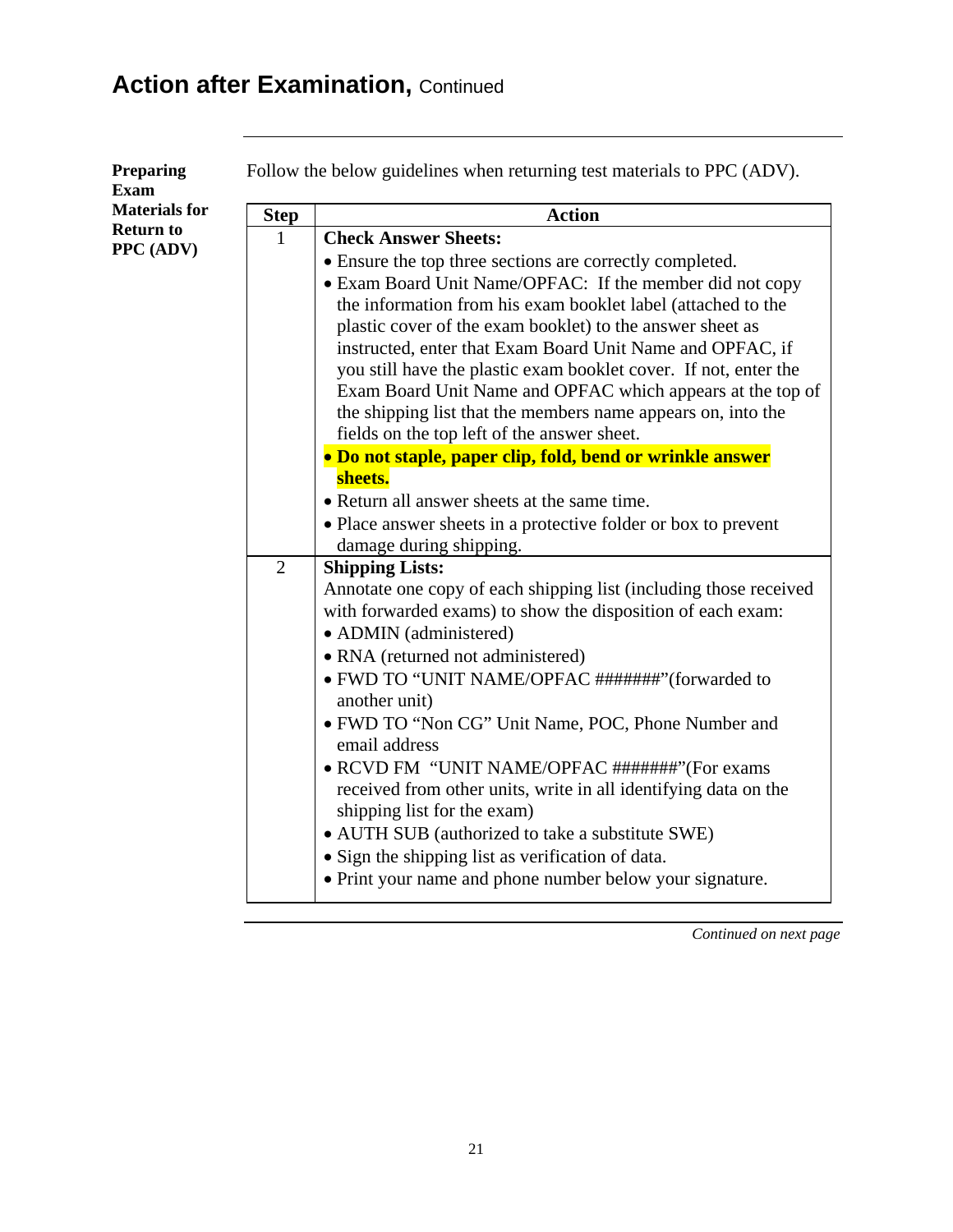Preparing Exam Materials for Return to PPC (ADV) **(continued)**

| <b>Step</b>                                                            | <b>Action</b>                                                                                                                                |  |
|------------------------------------------------------------------------|----------------------------------------------------------------------------------------------------------------------------------------------|--|
| 3                                                                      | <b>Inner Envelope:</b> The inner envelope should contain four                                                                                |  |
|                                                                        | separate stacks of items listed below. Answer sheets from                                                                                    |  |
|                                                                        | multiple units or exams boards shall be in one stack and not                                                                                 |  |
|                                                                        | separated. The inner envelope must be marked FOUO.                                                                                           |  |
|                                                                        |                                                                                                                                              |  |
|                                                                        | The four separated stacks of items are:                                                                                                      |  |
|                                                                        | (1) All Shipping Lists for all units received                                                                                                |  |
|                                                                        | (2) All Exam Answer Sheets for all units received                                                                                            |  |
|                                                                        | (3) All SWE Challenge Question Worksheets                                                                                                    |  |
|                                                                        | (4) Address Change Form (if needed)                                                                                                          |  |
|                                                                        | <b>Additional Instructions:</b>                                                                                                              |  |
|                                                                        |                                                                                                                                              |  |
|                                                                        | • Shipping Lists: All annotated, signed Shipping List(s)                                                                                     |  |
|                                                                        | including those for exams forwarded from other exam boards.                                                                                  |  |
|                                                                        | • Exam Answer Sheets: Place all answer sheets in one stack for                                                                               |  |
|                                                                        | all units or exam boards in a protective folder to prevent                                                                                   |  |
| damage. Do not separate administered from RNA answer sheets.           |                                                                                                                                              |  |
|                                                                        | • Answer sheets <b>MUST</b> be sorted in shipping list(s) order. If not,<br>they will be set aside and scored last due to ADV having to sort |  |
| them into shipping list order.                                         |                                                                                                                                              |  |
| • SWE Challenge Question Worksheets: All worksheets from               |                                                                                                                                              |  |
| all units in one stack. Please sort by rating and do <b>NOT</b> attach |                                                                                                                                              |  |
|                                                                        | each challenge form to each of the members SWE Answer                                                                                        |  |
| Sheet, but keep as a separate stack. These forms are                   |                                                                                                                                              |  |
|                                                                        | immediately forwarded to test writers upon receipt for                                                                                       |  |
|                                                                        | determination of challenge.                                                                                                                  |  |
|                                                                        | • Address Change Form: If the address shown on the FEDEX                                                                                     |  |
|                                                                        | shipping label affixed to the package that contained your exams                                                                              |  |
|                                                                        | was incorrect, submit the form from enclosure (2), including a                                                                               |  |
|                                                                        | phone number for the POC.                                                                                                                    |  |
|                                                                        | • If you are outconus, underway, or deployed and you have                                                                                    |  |
|                                                                        | concerns about the exams arriving within 3 weeks of the exam                                                                                 |  |
|                                                                        | date. Contact PPC-ADV for guidance.                                                                                                          |  |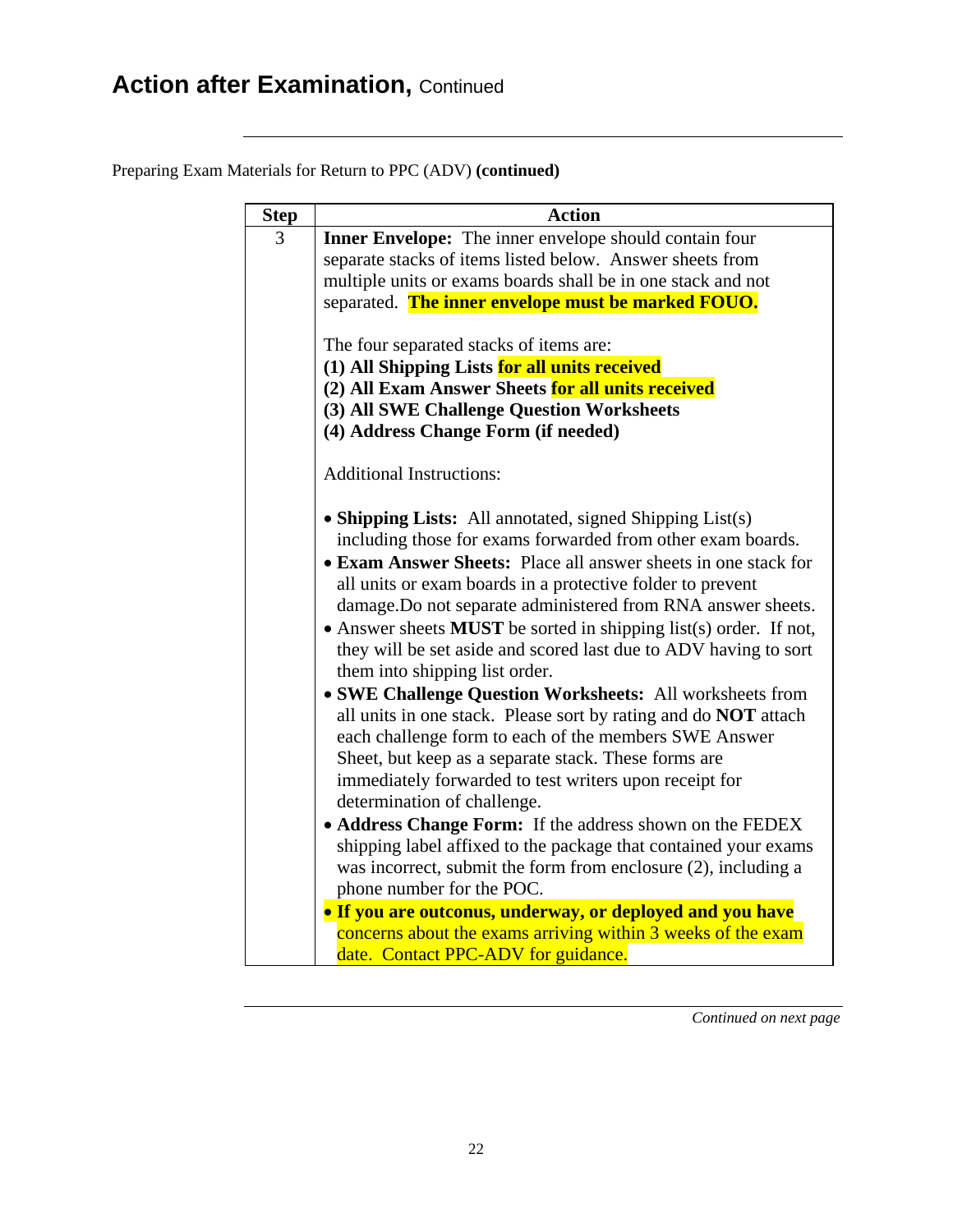**Preparing Exam Materials for Return to PPC (ADV) (continued)** (continued)

| <b>Step</b> | <b>Action</b>                                                 |  |  |
|-------------|---------------------------------------------------------------|--|--|
| 3           | Mark the inner envelope with notification that it contains    |  |  |
|             | testing materials and FOUO".                                  |  |  |
|             | Note: Do not return scratch paper, plastic bags or exam       |  |  |
|             | booklets (except for those exam booklets with errors as noted |  |  |
|             | in section titled "Action During Exams").                     |  |  |
|             | PLEASE DO NOT put heavy tape around envelope.                 |  |  |
|             | Envelopes need to be easily opened with a letter opener by    |  |  |
|             | PPC (ADV). Strapping Tape with cloth fibers should not be     |  |  |
|             | used. Blank answer sheets may be saved for future SWE's.      |  |  |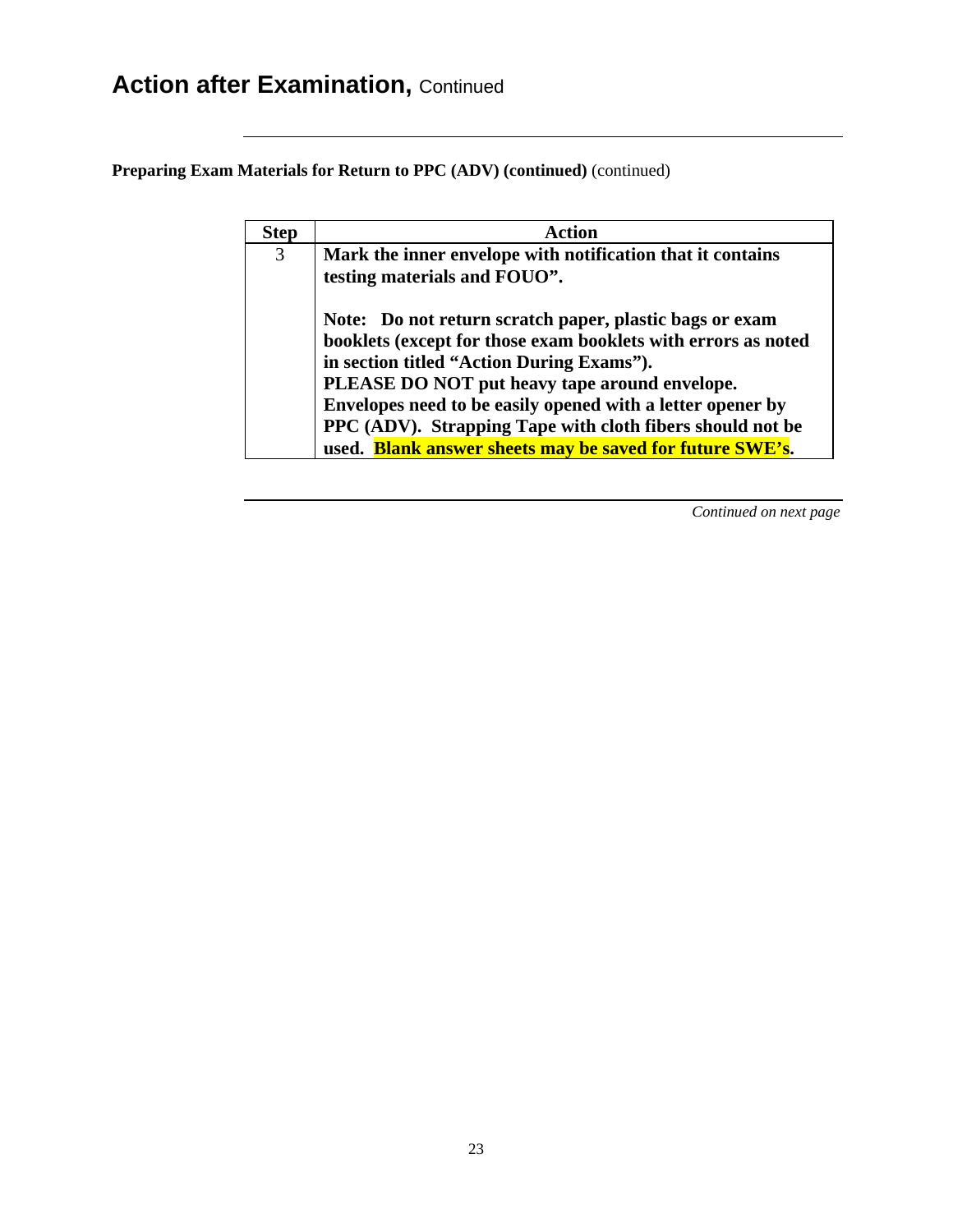**Preparing Exam Materials for Return to PPC (ADV) (continued)** (continued)

| <b>Step</b>                                                     | <b>Action</b>                                                                                                                  |
|-----------------------------------------------------------------|--------------------------------------------------------------------------------------------------------------------------------|
| $\overline{4}$                                                  | Outer Envelope: Place the sealed inner envelope into an outer<br>envelope or box and address it to:                            |
|                                                                 | <b>Commanding Officer (ADV)</b><br><b>Coast Guard Pay and Personnel Center</b>                                                 |
|                                                                 | 444 SE Quincy St.                                                                                                              |
|                                                                 | Topeka, KS 66683-3591                                                                                                          |
|                                                                 | 785-339-2200                                                                                                                   |
|                                                                 | • All SWE Officers must maintain positive control of all SWE                                                                   |
|                                                                 | Material until delivered to point of shipping.                                                                                 |
|                                                                 | • Return SWE materials within 3 days of exam date or ASAP if<br>delayed due to operations. If delayed more than two weeks due  |
|                                                                 | to operations, inform PPC(ADV) of delay.                                                                                       |
|                                                                 | • All SWE materials must be shipped via traceable means in the                                                                 |
|                                                                 | event of being lost in shipment. The preferred method of                                                                       |
| shipment is 2-DAY FEDEX as they have proven to have good        |                                                                                                                                |
| tracking services at www.fedex.com. DO NOT use "over night"     |                                                                                                                                |
| or "first overnight" FEDEX due to high cost.                    |                                                                                                                                |
| • Priority Mail may be used if FEDEX does not service the area, |                                                                                                                                |
|                                                                 | and a "Signature Confirmation" is added to the package. Note:<br>If a "flat rate" Priority Mail Envelope is used vice a normal |
|                                                                 | Priority Mail Envelope, postage is based on a flat rate rather than                                                            |
|                                                                 | by weight and not as costly. Shipping methods outside of                                                                       |
|                                                                 | <b>FEDEX</b> are not recommended.                                                                                              |
| $\overline{4}$                                                  | . DO NOT USE REGULAR MAIL, CERTIFIED MAIL or                                                                                   |
|                                                                 | REGISTERED MAIL as they cannot be tracked.                                                                                     |
|                                                                 | All shipping tracking numbers must be maintained by the shipping                                                               |
|                                                                 | unit so that packages may be traced in the event they are lost in                                                              |
|                                                                 | shipment.                                                                                                                      |

**Destroying Exam Booklets, Scratch Paper and Exam Labels**

The SWE Officer shall destroy all used and unused SWE booklets as soon as possible but not later than 10 days following the exam. Local shredding is the preferred method. Used scratch paper handed in by the examinees will also be destroyed as shall exam sticker labels containing SSN's. Plastic exam bags do not need to be shredded if the labels are removed.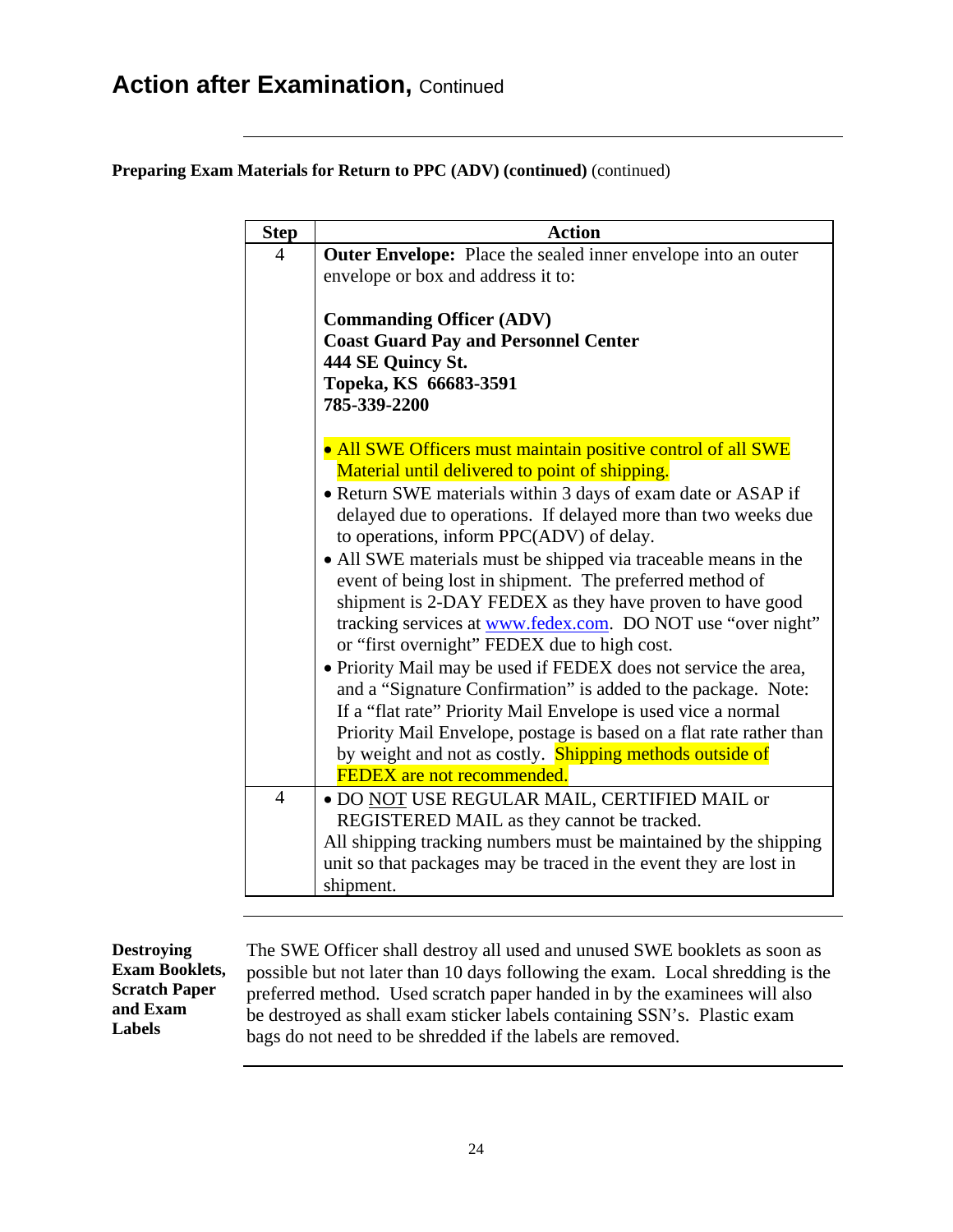## **Undelivered, Lost, Opened or Compromised Exams**

| <b>Introduction</b>   | This section outlines the procedures to follow for exams undelivered, lost,<br>found opened upon receipt, or possibly compromised.                                                                                                                                                                      |  |
|-----------------------|---------------------------------------------------------------------------------------------------------------------------------------------------------------------------------------------------------------------------------------------------------------------------------------------------------|--|
| <b>Reference</b>      | (a) Enlistments, Evaluations, and Advancements Manual COMDTINST<br>M1000.2B Art. 3.B.3.d.                                                                                                                                                                                                               |  |
| <b>Definitions</b>    | <b>Undelivered Exam:</b> An exam which has been shipped from PPC (ADV), or<br>received and forwarded by another exam board unit to your exam board unit,<br>but does not reach its destination in the time promised by the carrier.                                                                     |  |
|                       | Delivered But Not Received by SWE Officer: An exam which was<br>delivered to the exam board unit, based on tracking information provided by<br>the carrier, but was not further delivered to or received by the SWE officer.                                                                            |  |
|                       | <b>Lost Exam:</b> An exam which has been delivered to the exam board unit based<br>on tracking information provided by the carrier, was delivered to the SWE<br>Officer, but later was lost or misplaced by the SWE Officer prior to<br>administration or after administration, but prior to shredding. |  |
|                       | <b>Opened Exam:</b> An exam which has had the plastic seal broken prior to<br>administration.                                                                                                                                                                                                           |  |
|                       | <b>Possible Compromised Exam:</b> Disclosure of exam content to a person(s) that<br>are not authorized access to that information where the disclosure may have<br>provided an opportunity for collusion.                                                                                               |  |
|                       | <b>Compromised Exam:</b> Disclosure of exam content to a person(s), that were not<br>authorized access to that information, where disclosure of that content resulted in<br>collusion.                                                                                                                  |  |
| <b>Initial Report</b> | Report any of the above the circumstances to PPC (ADV) via email to PPC-DG-<br>CUSTOMERCARE@USCG.MIL. For any questions prior to reporting, call<br>785-339-3411. This initial report should include as a minimum:                                                                                      |  |
|                       | Reason for report (From the Definitions above)<br>The title of exam(s) involved. (ie. All Exams for Exam Board, or<br>a specific exam "YN1 exam for PO Smith")<br>A brief summary of the circumstances known<br>POC(s)                                                                                  |  |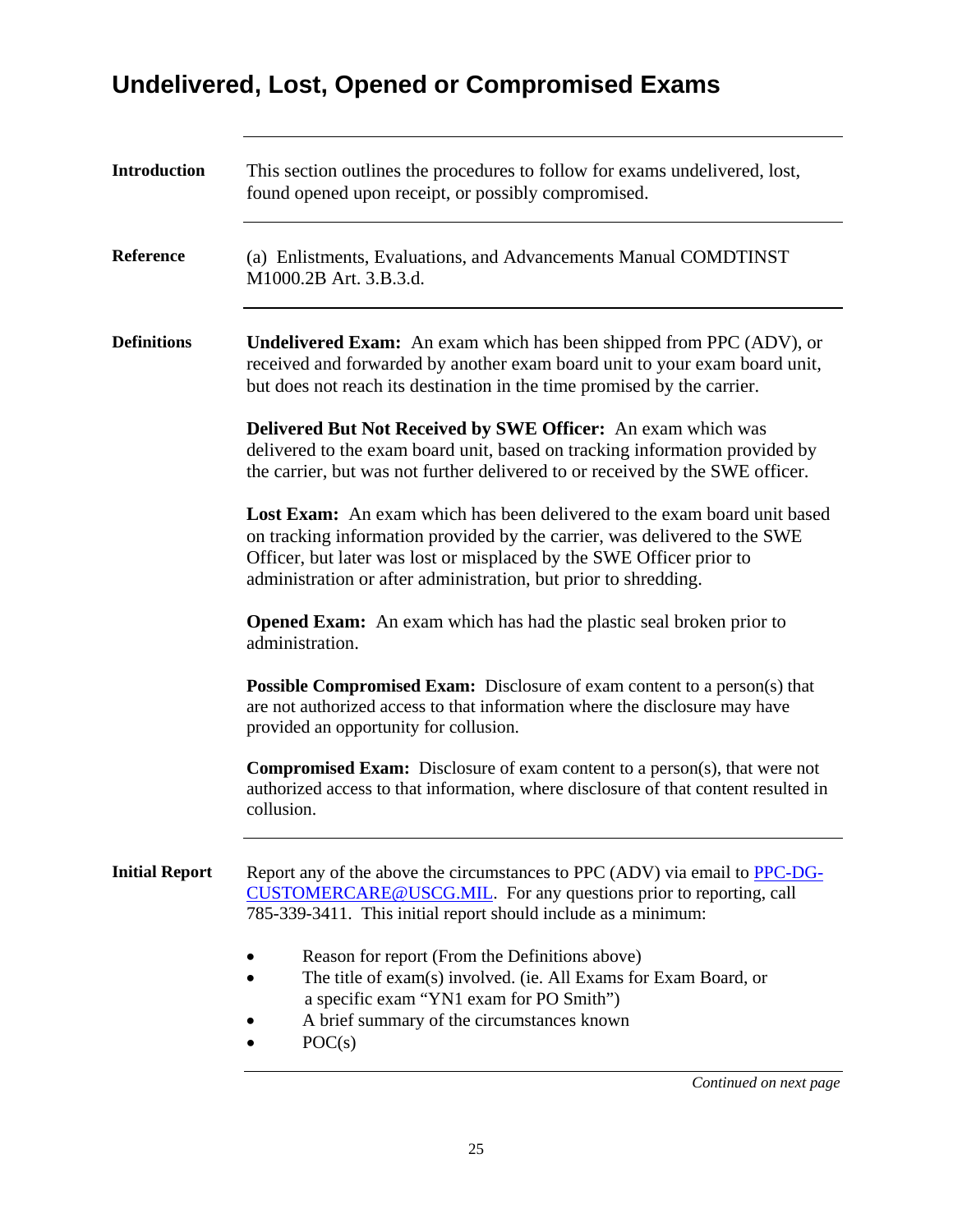#### **Undelivered, Lost, Opened or Compromised Exams,** Continued

**Action after** 

**initial report Undelivered Exam:** FEDEX packages should be received with 2-3 work days after shipping. Priority Mail with Signature Confirmation Receipt should be received within 5 work days after shipping. After the normal delivery period has passed contact PPC (ADV) and request a tracking number (FEDEX) and go to the web site [\(www.fedex.com\)](http://www.fedex.com/) to track the package. The web page will show the current location (city, state) of the package. Initiate a tracer through FEDEX and follow up daily until the package is delivered. Keep PPC (ADV) notified on the progress. PPC (ADV) will provide further directions if the package is declared lost by the delivery company.

> **Delivered But Not Received by SWE Officer**: The tracking web page (described in the previous paragraph) will show the name of the person who signed for the package. Conduct a thorough search of the unit to find the lost package and report daily to PPC (ADV) on the progress. Following the initial report, if compromise is suspected, an investigation may be required by PPC (ADV) as described below.

Lost Exam: When a SWE Officer has lost an exam that was previously in his/her possession, immediately notify PPC (ADV) following the directions in the "Initial Report" section above. Following the initial report, if compromise is suspected, an investigation may be required by PPC (ADV) as described below.

**Opened exam:** Immediately notify PPC (ADV) following the directions in the "Initial Report" section above. Following the initial report, if compromise is suspected, an investigation may be required by PPC (ADV) as described below.

**Possible Compromised Exam:** Immediately notify PPC (ADV) following the directions in the "Initial Report" section above. Following the initial report, if compromise is suspected, an investigation may be required by PPC (ADV) as described below.

**Compromised SWE:** Following the initial report, if all facts were not readily available and presented in the initial report, a formal investigation is required as described below.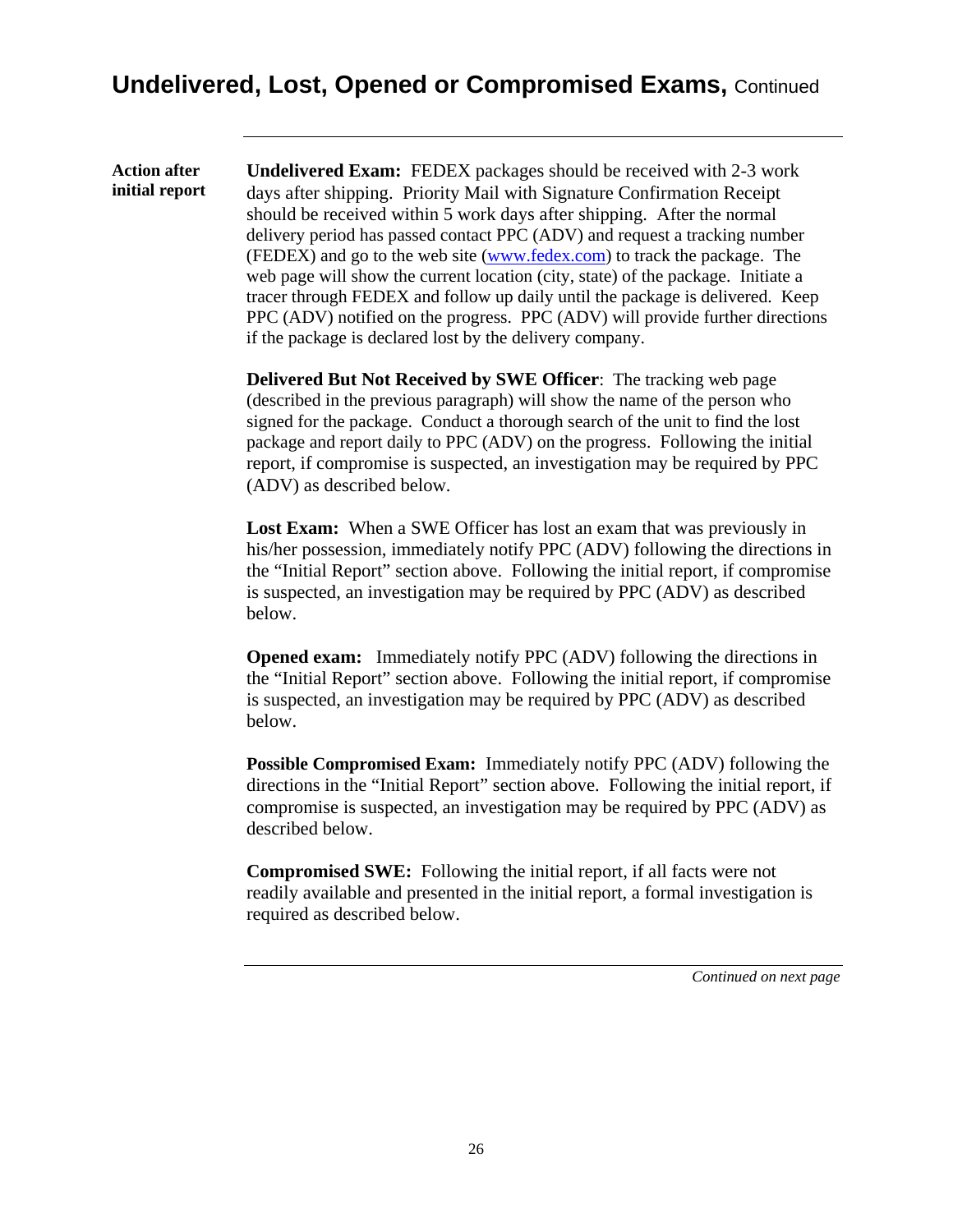### **Undelivered, Lost, Opened or Compromised Exams,** Continued

| <b>Convening an</b><br>Administrative<br>Investigation | As per reference (a), if a compromise is suspected and all facts are not readily<br>available, the commanding officer should convene an investigation in accordance<br>with Administrative Investigations Manual, CIM 5830.1 (series). The record of<br>proceedings in the investigation shall be forwarded in accordance with reference<br>(i), Administrative Investigations Manual CIM 5830.1 (series), with advance<br>copies submitted to Commander CG PSC (epm-1) and Commanding Officer CG<br>PPC (ADV) in amplification of the report required above. |
|--------------------------------------------------------|---------------------------------------------------------------------------------------------------------------------------------------------------------------------------------------------------------------------------------------------------------------------------------------------------------------------------------------------------------------------------------------------------------------------------------------------------------------------------------------------------------------------------------------------------------------|
|                                                        | Upon receipt, PSC (epm-1) and PPC (ADV) will review the details and make                                                                                                                                                                                                                                                                                                                                                                                                                                                                                      |

a determination of the appropriate action.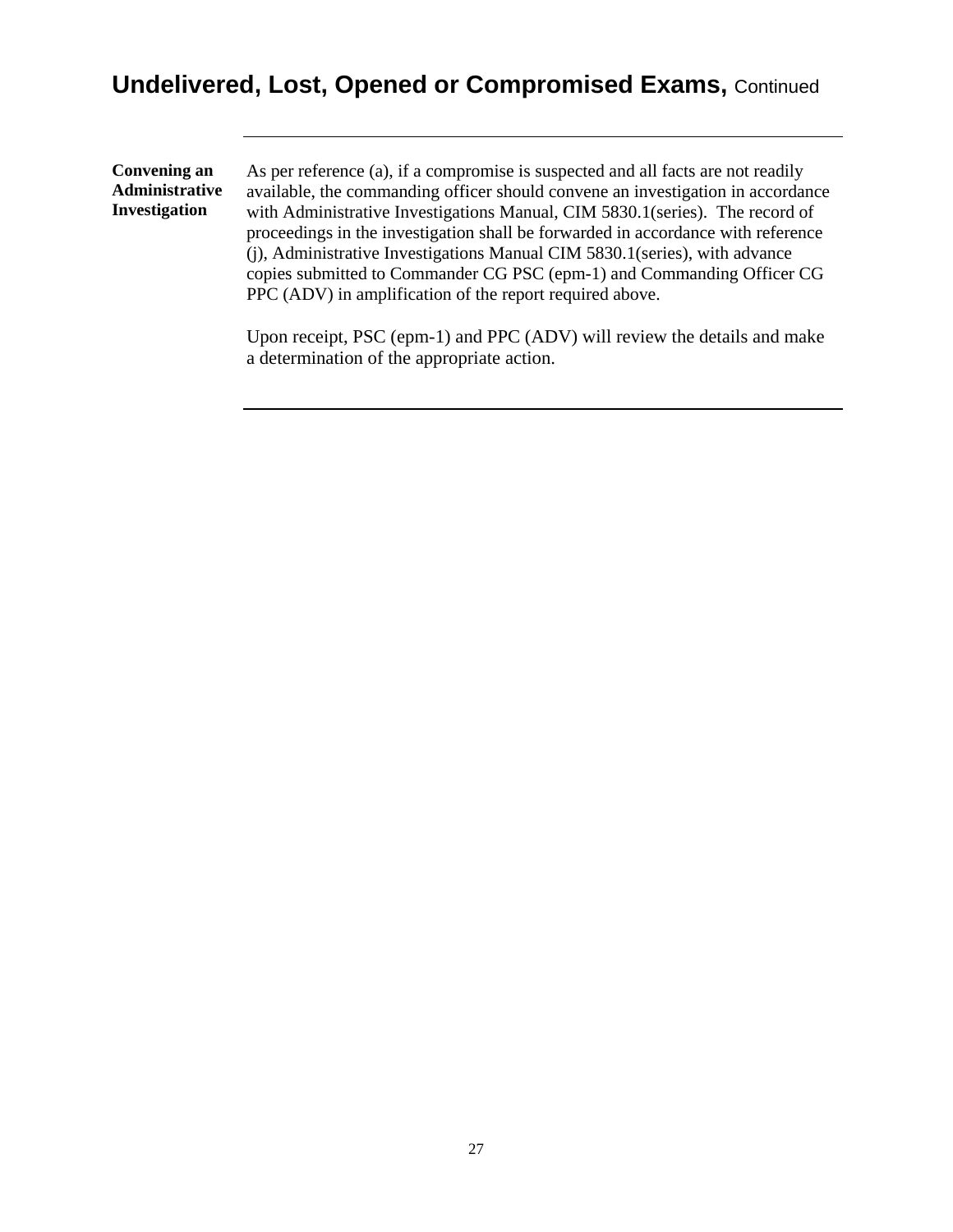#### **Substitute Servicewide Exams**

**Requesting Substitute SWE's** Policy and the criteria for a member to qualify for taking a substitute SWE is contained in COMDTINST M1000.2C, Art. 3.B.2 located at:

[https://cgportal2.uscg.mil/Pages/main.aspx.](https://cgportal2.uscg.mil/Pages/main.aspx) Additional guidance is included in the applicable SWE announcement messages. Please be aware of new changes to substitute policy outlined in the 1 SWE announcement message traffic as well.

Procedures on requesting substitute SWE's are contained in Servicewide Examination Guide located at:

[https://cg.portal.uscg.mil/units/ppc/Shared%20Documents/ADV/SWE%20Guide.pdfa](https://cg.portal.uscg.mil/units/ppc/Shared%20Documents/ADV/SWE%20Guide.pdf)nd are repeated here for your convenience:

#### **SUBSTITUTE SWE REQUEST**

All requests for substitute exams must come from the members command and meet the policy requirements set forth in article 3.B.2 of reference (a). Send substitute SWE requests by email (with CO or XO on the Cc line) to [PPC-DG-CustomerCare@uscg.mil](mailto:PPC-DG-CustomerCare@uscg.mil) within 7 days after the scheduled SWE date, as shown below.

The date of administration should be the earliest date possible upon members return to normal duty. Administration of substitute exams may not be delayed due to personal leave or convenience since members taking substitute exams shall not be afforded additional study time. All substitute exams must be administered and returned with PPC (ADV) ASAP but no more than  $35$  days after the normal exam date. Sample text for request:

SUBJ: Request for Substitute SWE for (Rate, Name, EMPLID, USCG(R))

A. ART 3.B.2, COMDTINST M1000.2B

B. Servicewide Examination Guide

1. IAW reference (a), it is requested that a substitute SWE for SNM be forwarded to (Exam Board Unit Name), to be administered on (DATE).

2. (A detailed description of reason):

"Emergency leave due to"…;

"Illness or hospitalization due to…"

…"Medical officer recommendation states…"

"Operations due to…"

"Circumstances beyond the members control due to…"

3. POC: (rate, name, phone#)

**Note: Requests for substitute SWE's for absence due to surgery will be approved only if the member or family member did not receive "elective" surgery (Lasik Eye, Cosmetic…), causing absence from the normal exam. Provide details whether or not the surgery was elective.**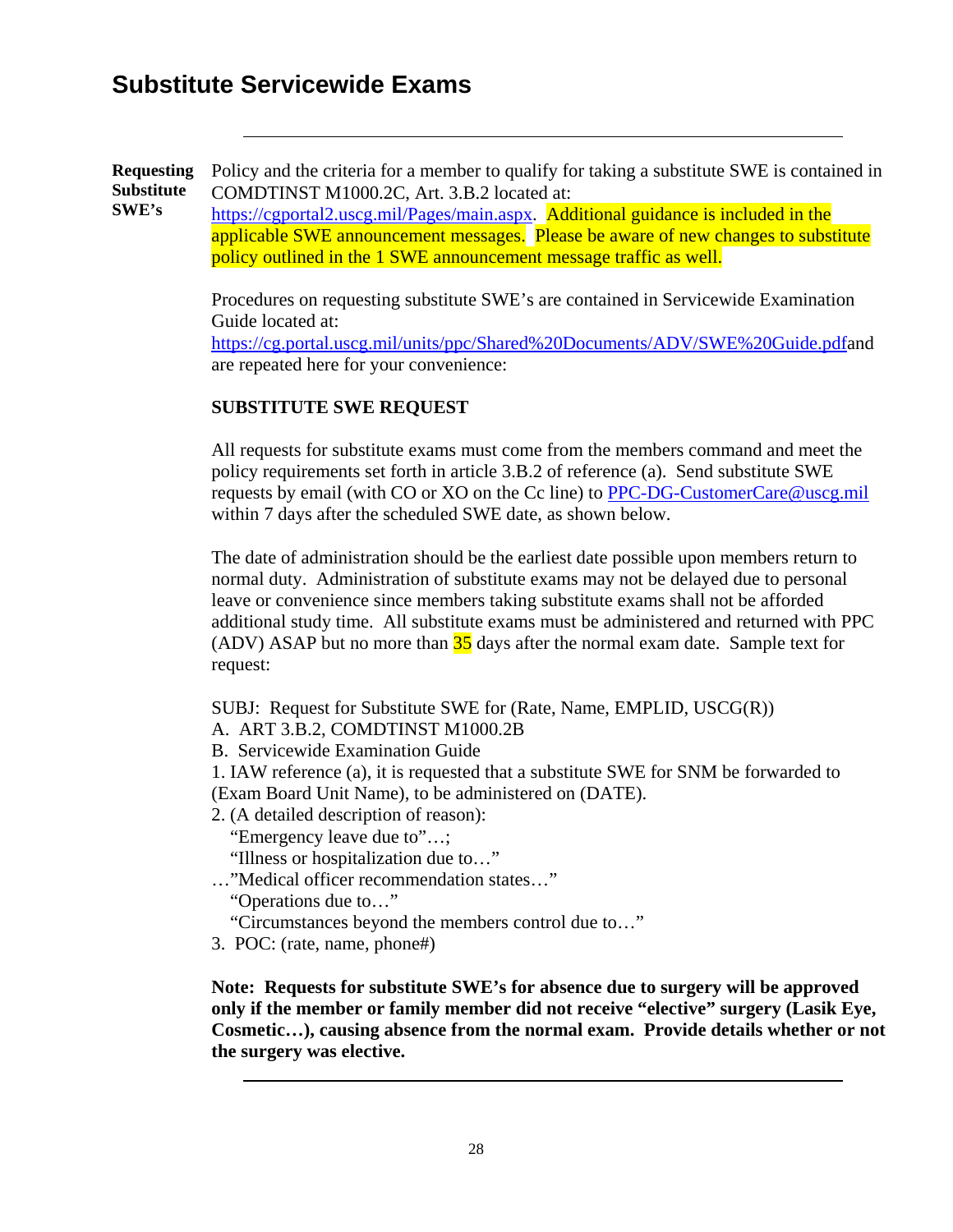#### **SWE CHALLENGE QUESTION WORKSHEET**

|                                                                                       | Exam Title:                     |
|---------------------------------------------------------------------------------------|---------------------------------|
|                                                                                       | (exampleME2)<br>Exam ID Number: |
| <b>Question Number Being Challenged:</b> Found On Page:                               |                                 |
| <b>Type of Question (check one) Rating Type of Question (check one) Rating Type 1</b> | $E-PME$ $\qquad \qquad$         |
| Which Answer Did You Choose?                                                          |                                 |

**Explain the discrepancy, as you see it, in the space below. (***Do not copy or paraphrase the question from this test)*

|             | Work Phone:                                       |
|-------------|---------------------------------------------------|
| Work Email: | <u> 1989 - Jan Barbara Barbara, manazarta da </u> |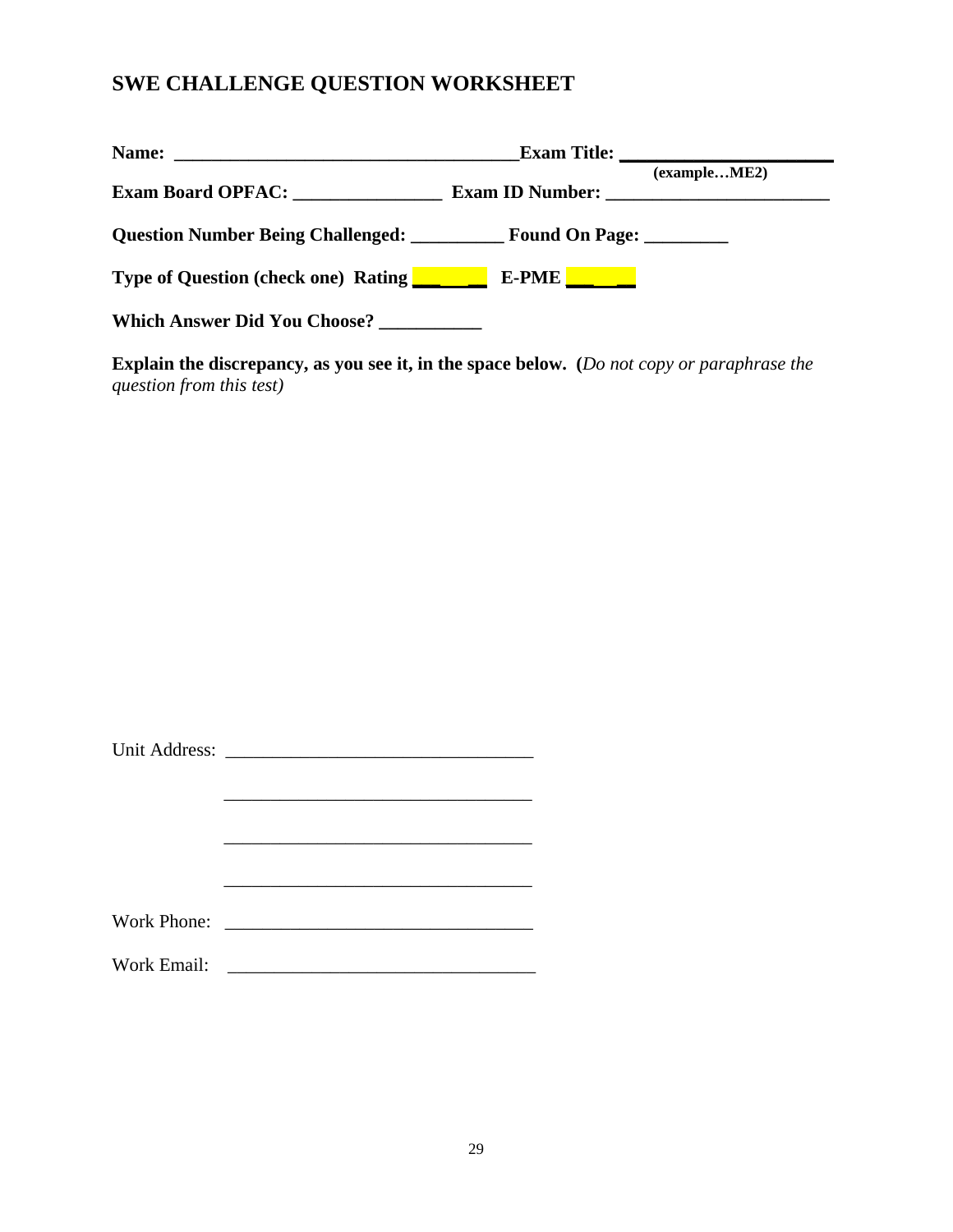# **ATTENTION**

# IS YOUR SWE MAILING ADDRESS CORRECT?

Please check the unit address on the FEDEX package you received your SWE's in. If this address is incorrect fill out the below form and return it to PPC (ADV) with your SWE answer sheets so we can update our FEDEX address database.

FEDEX also needs your phone number.

THANK YOU

UNIT OPFAC: \_\_\_\_\_\_\_\_\_\_\_\_\_\_\_\_\_\_\_\_\_

UNIT NAME: \_\_\_\_\_\_\_\_\_\_\_\_\_\_\_\_\_\_\_\_\_\_\_\_\_\_\_\_\_\_\_\_\_\_

 $\mathcal{L}_\text{max}$  , and the contract of the contract of the contract of the contract of the contract of the contract of the contract of the contract of the contract of the contract of the contract of the contract of the contr

ADDRESS: \_\_\_\_\_\_\_\_\_\_\_\_\_\_\_\_\_\_\_\_\_\_\_\_\_\_\_\_\_\_\_\_\_\_\_

CITY/STATE/ZIP: \_\_\_\_\_\_\_\_\_\_\_\_\_\_\_\_\_\_\_\_\_\_\_\_\_\_\_\_\_\_

SWE OFFICER/ESO PHONE: \_\_\_\_\_\_\_\_\_\_\_\_\_\_\_\_\_\_\_\_ **SWE Officer Check Off Sheet**